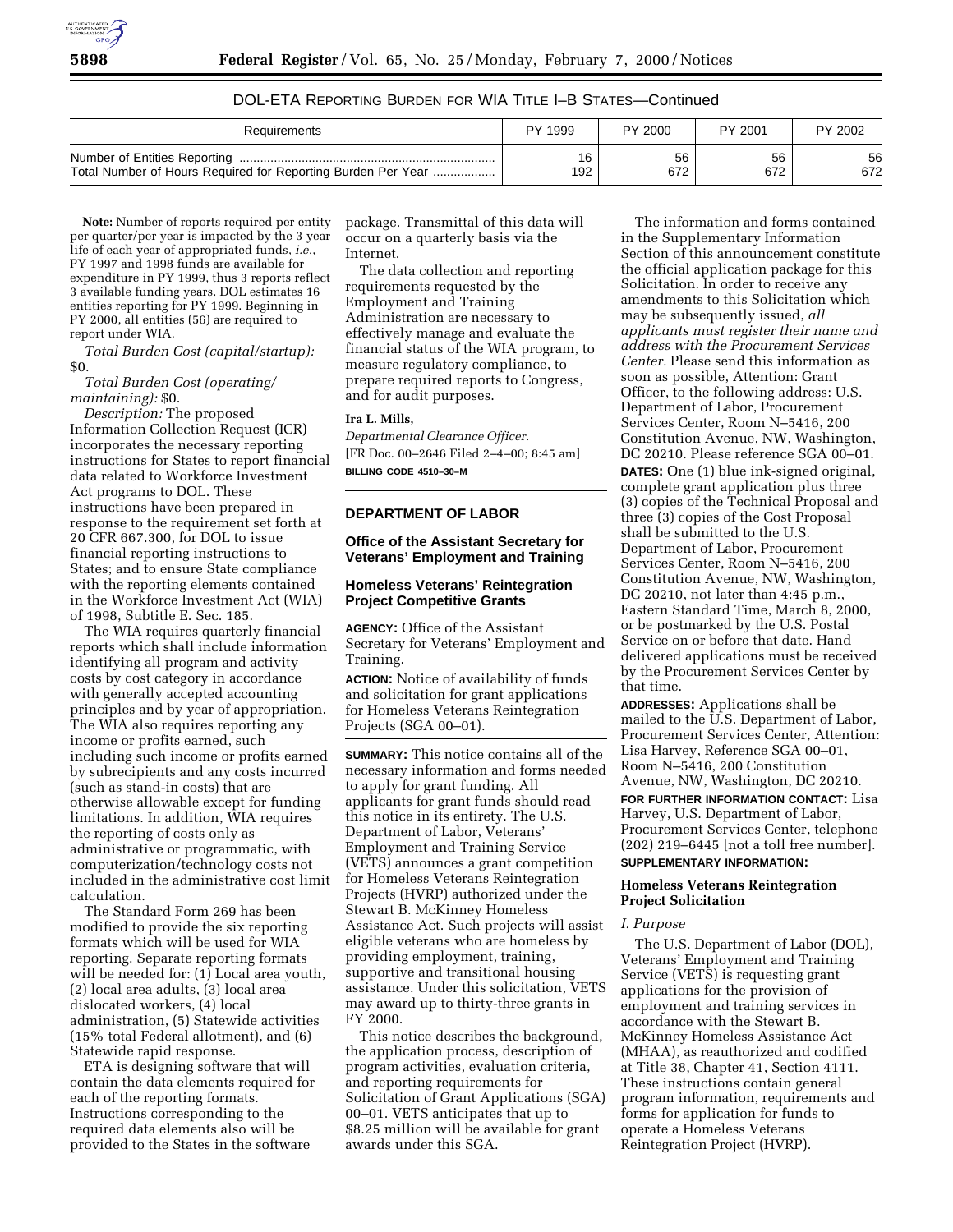## *II. Background*

The Stewart B. McKinney Homeless Assistance Act of 1987, enacted on July 22, 1987, under Title VII, Subtitle C, Section 738 provides that ''The Secretary shall conduct, directly or through grant or contract, such programs as the Secretary determines appropriate to *expedite the reintegration of homeless veterans into the labor force.*'' This program was reauthorized under Section 621 of the McKinney Homeless Assistance Amendments Act of 1990 (Public Law 101–645) for an additional three years, *i.e.,* through FY 1993. Under the Homeless Veterans Comprehensive Service Programs Act of 1992 (Public Law 102–590—enacted on November 10, 1992) the Homeless Veterans Reintegration Project was reauthorized through Fiscal Year 1995. However, the program was rescinded in FY 1995. Public Law 104–275, dated October 9, 1996, was amended to reauthorize the program through FY 1998. Public Laws 105–41 and 105–114, enacted in 1997, extend the program through FY 1999. Public Law 106–73 dated October 19, 1999, reauthorized and codified at Title 38, Chapter 41, Section 4111 extends the program through FY 2003.

The Homeless Veterans Reintegration Project was the first nationwide Federal program that focused on placing homeless veterans into jobs. In accordance with the MHAA, the Assistant Secretary for Veterans' Employment and Training (ASVET) is making approximately \$8.25 million of the funds available to award grants for HVRPs in selected cities in FY 2000 under this competition. A separate competition for a small number of demonstration grants to operate in rural areas will be announced separately within a short time. Both types of projects, urban and rural, in the past have provided valuable information on approaches that work in the different environments.

### *III. Application Process*

#### A. Potential Jurisdictions to be Served

Due to the demonstration nature of the Act, the amount of funds available, and the emphasis on establishing or strengthening existing linkages with other recipients of funds under the MHAA, the only potential jurisdictions which will be served through this urban competition for HVRPs in FY 2000 are the metropolitan areas of the 75 U.S. cities largest in population and the city of San Juan, Puerto Rico. All potential HVRP jurisdictions are listed in Appendix E.

## B. Eligible Applicants

Applications for funds will be accepted from State and local public agencies, Private Industry Councils, and nonprofit organizations as follows:

1. Private Industry Councils (PICS) and/or Workforce Investment Boards (WIBS) as defined in Title I, Section 102 of the Job Training Partnership Act (JTPA), Public Law 97–300, are eligible applicants, as well as State and local public agencies. ''Local public agency'' refers to any public agency of a general purpose political subdivision of a State which has the power to levy taxes and spend funds, as well as general corporate and police powers. (This typically refers to cities and counties). A State agency may propose in its application to serve one or more of the potential jurisdictions located in its State. This does not preclude a city or county agency from submitting an application to serve its own jurisdiction.

Applicants are encouraged to utilize, through subgrants, experienced public agencies, private nonprofit organizations, and private businesses which have an understanding of the unemployment and homeless problems of veterans, a familiarity with the area to be served, and the capability to effectively provide the necessary services.

2. Also eligible to apply are nonprofit organizations which have operated an HVRP or similar employment and training program for the homeless or veterans; have proven capacity to manage Federal grants; and have or will provide the necessary linkages with other service providers. Nonprofit organizations will be required to submit with their application recent (within one year) financial audit statements that attest to the financial responsibility of the organization.

Entities described in Section 501(c)4 of the Internal Revenue Code that engage in lobbying activities are not eligible to receive funds under this announcement. The Lobbying Disclosure Act of 1995, Public Law No. 104–65, 109 Stat. 691, prohibits the award of Federal funds to these entities if they engage in lobbying activities.

#### C. Funding Levels

The total amount of funds available for this solicitation is \$8.25 million. It is anticipated that up to 33 awards may be made under this solicitation. Awards are expected to range from \$100,000 to \$250,000. The Federal government reserves the right to negotiate the amounts to be awarded under this competition. Please be advised that requests exceeding this range by 15% or more may be considered nonresponsive.

### D. Period of Performance

The period of performance will be for nine months from date of award. It is expected that successful applicants will commence program operations under this solicitation on or before April 1, 2000. Actual start dates will be negotiated with each successful applicant.

#### E. Second Year Option

As stated in Section II of this Part, the Homeless Veterans Reintegration Project was reauthorized and codified by statute at Title 38, Chapter 41, Section 4111. Should there be action by Congress to appropriate funds for this purpose, a second year option may be considered. The Government does not, however, guarantee an option year for any awardee.

The grantees' performance during the first period of operations will be taken into consideration as follows:

1. By the end of the second quarter, has the grantee achieved at least 60% of the nine month total goals for Federal expenditures, enrollments, and placements? or

2. Has the grantee met 85% of goals for Federal expenditures, enrollments and placements for the nine month period if planned activity is NOT evenly distributed in each quarter? and

3. The Grantee is in compliance with all terms identified in the solicitation for grant applications.

All instructions for modifications and announcement of fund availability will be issued at a later date. Please note that the Government does reserve its right to compete any subsequent funds appropriated for this purpose in lieu of an option year.

#### F. Late Proposals

The grant application package must be received at the designated place by the date and time specified or it will not be considered. Any application received at the Office of Procurement Services after 4:45 pm EST, March 8, 2000, will not be considered unless it is received before the award is made and:

1. It was sent by registered or certified mail not later than the fifth calendar day before March 8, 2000;

2. It is determined by the Government that the late receipt was due solely to mishandling by the Government after receipt at the U.S. Department of Labor at the address indicated; or

3. It was sent by U.S. Postal Service Express Mail Next Day Service-Post Office to Addressee, not later than 5:00 pm at the place of mailing two (2)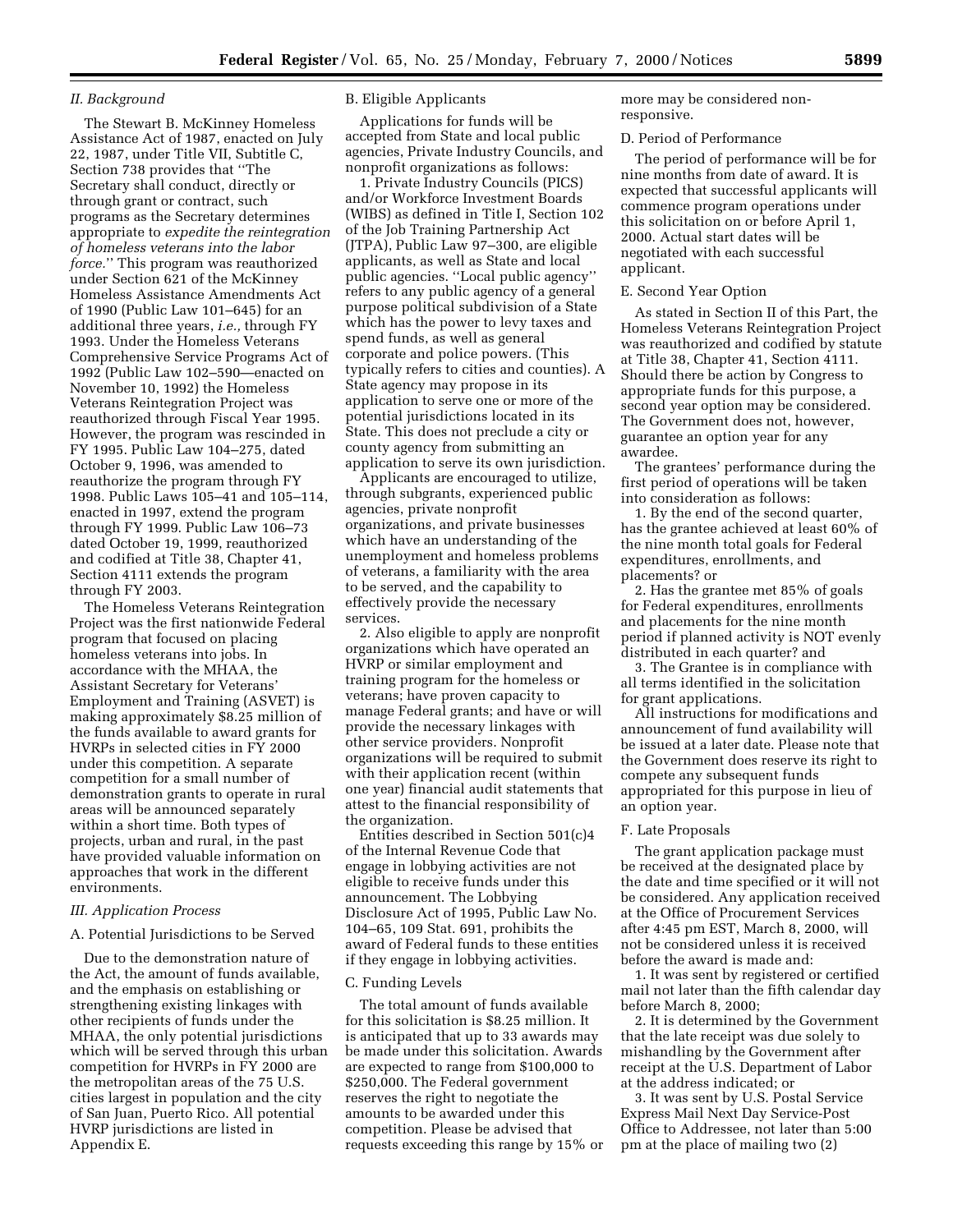working days, excluding weekends and Federal holidays, prior to March 8, 2000.

The only acceptable evidence to establish the date of mailing of a late application sent by registered or certified mail is the U.S. Postal Service postmark on the envelope or wrapper and on the original receipt from the U.S. Postal Service. If the postmark is not legible, an application received after the above closing time and date shall be processed as if mailed late. ''Postmark'' means a printed, stamped or otherwise placed impression (*not* a postage meter machine impression) that is readily identifiable without further action as having been applied and affixed by an employee of the U.S. Postal Service on the date of mailing. Therefore applicants should request that the postal clerk place a legible hand cancellation ''bull's-eye'' postmark on both the receipt and the envelope or wrapper.

The only acceptable evidence to establish the date of mailing of a late application sent by U.S. Postal Service Express Mail Next Day Service-Post Office to Addressee is the date entered by the Post Office receiving clerk on the ''Express Mail Next Day Service-Post Office to Addressee'' label and the postmark on the envelope or wrapper and on the original receipt from the U.S. Postal Service. ''Postmark'' has the same meaning as defined above. Therefore, applicants should request that the postal clerk place a legible hand cancellation ''bull's-eye'' postmark on both the receipt and the envelope or wrapper.

The only acceptable evidence to establish the time of receipt at the U.S. Department of Labor is the date/time stamp of the Procurement Services Center on the application wrapper or other documentary evidence or receipt maintained by that office. Applications sent by telegram or facsimile (FAX) will *not* be accepted.

## G. Submission of Proposal

A cover letter, and an original and three (3) copies of the proposal shall be submitted. The proposal shall consist of two (2) separate and distinct parts:

*Part I—Technical Proposal* shall consist of a narrative proposal that demonstrates the applicant's knowledge of the need for this particular grant program, its understanding of the services and activities proposed to alleviate the need and its capabilities to accomplish the expected outcomes of the proposed project design. The technical proposal shall consist of a narrative not to exceed fifteen (15) pages double-spaced, typewritten on one side of the paper only. Resumes, charts, standard forms, exhibits, letters of

support and letters of reference are not counted against the page limit. Applicants should be responsive to the Rating Criteria contained in Section VI and address all of the rating factors noted as thoroughly as possible in the narrative. The following format is strongly recommended:

1. Need for the project: the applicant should identify the geographical area to be served and provide an estimate of the number of homeless veterans and their needs, poverty and unemployment rates in the area, and gaps in the local community infrastructure the project would fill in addressing the employment and other barriers of the targeted veterans. Include the outlook for job opportunities in the service area.

2. Approach or strategy to increase employment and job retention: The applicant should describe the specific supportive services and employment and training services to be provided under this grant and the sequence or flow of such services. Participant flow charts may be provided. Include a description of the relationship with other employment and training programs such as Disabled Veterans' Outreach Program (DVOP) and the Local Veterans' Employment Representative (LVER) program, and programs under the Job Training Partnership Act. Please include a plan for follow up of participants who entered employment at 30 and 90 days and also a plan for follow up six months after the end of the ninety day period. (See discussion on results in Section V. D.) Include the chart of proposed performance goals and planned expenditures listed in Appendix D. Although the form itself is not mandatory, the information called for in Appendix D must be provided by the applicant.

3. Linkages with other providers of employment and training services to the homeless and to veterans: Describe the linkages this programs will have with other providers of services to veterans and to the homeless outside of the HVRP grant. List the types of services provided by each. Note the type of agreement in place if applicable. Linkages with the workforce development system [inclusive of JTPA and State Employment Security Agencies (SESAs)] should be delineated. Describe any linkages with Department of Housing and Urban Development (HUD) and Department of Veterans Affairs resources and programs for the homeless. Indicate how the applicant will coordinate with any ''continuum of care'' efforts for the homeless among agencies in the community.

4. Organizational capability in providing required program activities:

The applicant's relevant current or prior experience in operating employment and training programs should be delineated. (For consideration by panel members, the government reserves the right to have a representative of the Veterans' Employment and Training Service within your state provide programmatic and fiscal information about applicants and forward those findings to the National Office during the review of applications) Provide information denoting outcomes of past programs in terms of enrollments and placements. Applicants who have operated an HVRP program, or Homeless Veterans Employment and Training (HVET) program should include final or most recent technical performance reports. (This information is also subject to verification by the Veterans' Employment and Training Service.) Provide evidence of key staff capability. Non-profit organizations should submit evidence of satisfactory financial management capability including recent financial and/or audit statements.

5. Proposed housing strategy for homeless veterans: Describe how housing resources for homeless veterans will be obtained or accessed. These resources may be from linkages or sources other than the HVRP grant such as HUD, community housing resources, DVA leasing or other programs. The applicant should explain whether HVRP resources will be used and why this is necessary.

*Part II—Cost Proposal* shall contain the Standard Form (SF) 424, ''Application for Federal Assistance,'' and the Budget Information Sheet in Appendix B. In addition the budget shall include—on a separate page(s)—a detailed cost break-out of each line item on the Budget Information Sheet. Please label this page or pages the ''Budget Narrative.'' Also to be included in this Part is the Assurance and Certification Page, Appendix C. Copies of all required forms with instructions for completion are provided as appendices to this solicitation. The Catalog of Federal Domestic Assistance number for this program is 17.805, which should be entered on the SF 424, Block 10. Please show leveraged resources/matching funds and/or the value of in-kind contributions in Section B of the Budget Information Sheet.

### Budget Narrative Information

As an attachment to the Budget Information Sheet, the applicant must provide at a minimum, and on separate sheet(s), the following information:

(a) A breakout of all personnel costs by position, title, salary rates and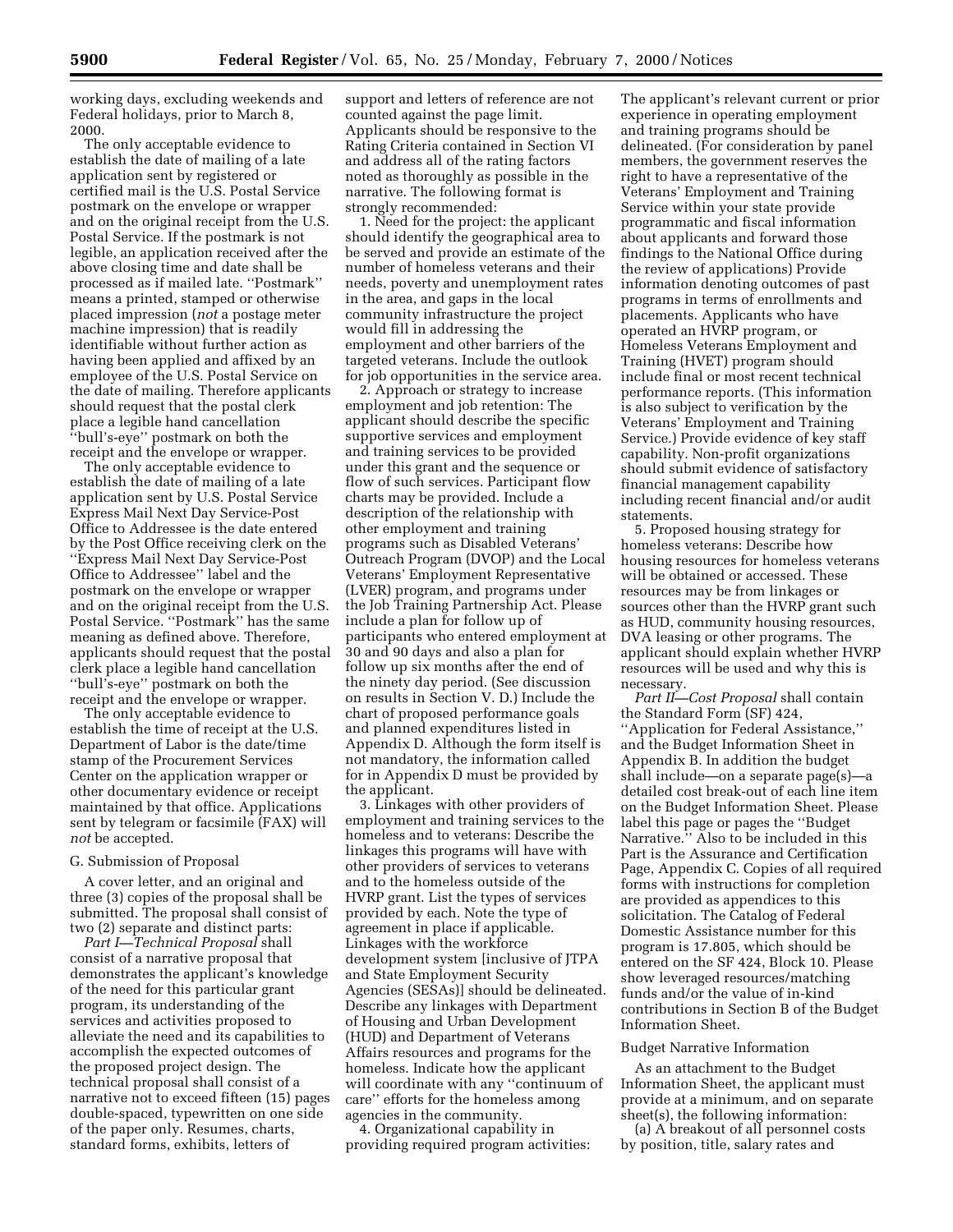percent of time of each position to be devoted to the proposed project (including subgrantees);

(b) An explanation and breakout of extraordinary fringe benefit rates and associated charges (*i.e.,* rates exceeding 35% of salaries and wages);

(c) An explanation of the purpose and composition of, and method used to derive the costs of each of the following: travel, equipment, supplies, subgrants/ contracts and any other costs. The applicant should include costs of any required travel described in this Solicitation. Mileage charges shall not exceed 32.5 cents per mile;

(d) In order that the Department of Labor meet legislative requirements, submit a plan along with all costs associated with retaining participant information pertinent to a longitudinal follow up survey for at least six months after the ninety day closeout period.

(e) Description/specification of and justification for equipment purchases, if any. Tangible, non-expendable, personal property having a useful life of more than one year and a unit acquisition cost of \$5,000 or more per unit must be specifically identified; and

(f) Identification of all sources of leveraged or matching funds and an explanation of the derivation of the value of matching/in-kind Services.

#### *IV. Participant Eligibility*

To be eligible for participation under HVRP, an individual must be homeless and a veteran defined as follows:

A. The term ''homeless or homeless individual'' includes persons who lack a fixed, regular, and adequate nighttime residence. It also includes persons whose primary nighttime residence is either a supervised public or private shelter designed to provide temporary living accommodations; an institution that provides a temporary residence for individuals intended to be institutionalized; or a private place not designed for, or ordinarily used as, a regular sleeping accommodation for human beings. (Reference 42 USC 11302).

B. The term ''veteran'' means a person who served in the active military, naval, or air service, and who was discharged or released therefrom under conditions other than dishonorable. [Reference 38 USC 101(2)]

#### *V. Project Summary*

A. Program Concept and Emphasis

The HVRP grants under Section 738 of the Stewart B. McKinney Homeless Assistance Act are intended to address dual objectives:

Provide services to assist in reintegrating homeless veterans into the

labor force; and stimulate the development of effective service delivery systems that will seek to address the complex problems facing homeless veterans. These programs are designed to be flexible in addressing the universal as well as local or regional problems barring homeless veterans from the workforce. The program in FY 2000 will continue to strengthen the provision of comprehensive services through a case management approach, the attainment of housing resources for veterans entering the labor force, and strategies for employment and retention.

## B. Required Features

1. The HVRP has since its inception featured an outreach component consisting of veterans who have experienced homelessness. In recent years this requirement was modified to allow the projects to utilize formerly homeless veterans in other positions where there is direct client contact if outreach was not needed extensively, such as counseling, peer coaching, intake and follow up. This requirement applies to projects funded under this solicitation.

2. Projects will be required to show linkages with other programs and services which provide support to homeless veterans. Coordination with the Disabled Veterans' Outreach Program (DVOP) Specialists in the jurisdiction is required.

3. Projects will be ''employment focused.'' That is, they will be directed towards (a) increasing the employability of homeless veterans through providing for or arranging for the provision of services which will enable them to work; and (b) matching homeless veterans with potential employers.

C. Scope of Program Design

The HVRP project design should provide or arrange for the following services:

- —Outreach, intake, assessment, counseling and employment services. Outreach should, to the degree practical, be provided at shelters, day centers, soup kitchens, VA medical centers and other programs for the homeless. Program staff providing outreach services are to be veterans who have experienced homelessness. Coordination with veterans' services programs and organizations such as:
- —Disabled Veterans' Outreach Program (DVOP) Specialists and Local Veterans' Employment Representatives (LVERs) in the State Employment Security/Job Service Agencies (SESAs) or in the newly instituted workforce development

system's One-Stop Centers, JTPA Title IV, Part C (IV–C) Veterans' Employment Program

- —Department of Veterans' Affairs (DVA) services, including its Health Care for Homeless Veterans, Domiciliary and other programs, including those offering transitional housing
- —Veteran service organizations such as The American Legion, Disabled American Veterans, and the Veterans of Foreign Wars, Vietnam Veterans of America, and the American Veterans (AMVETS)

Referral to necessary treatment services, rehabilitative services, and counseling including, but not limited to:

- —Alcohol and drug
- —Medical
- —Post Traumatic Stress Disorder —Mental Health
- —Coordinating with MHAA Title VI programs for health care for the homeless

Referral to housing assistance provided by:

- —Local shelters
- —Federal Emergency Management Administration (FEMA) food and shelter programs
- —Transitional housing programs and single room occupancy housing programs funded under MHAA Title IV
- —Permanent housing programs for the handicapped homeless funded under MHAA Title IV
- —Department of Veterans' Affairs programs that provide for leasing or sale of acquired homes to homeless providers
- —Transitional housing leased by HVRP funds (HVRP funds cannot be used to purchase housing)
- Employment and training services
- such as:
- —Basic skills instruction
- —Basic literacy instruction
- —Remedial education activities
- —Job search activities
- —Job counseling
- —Job preparatory training, including resume writing and interviewing skills
- —Subsidized trial employment (Work Experience)
- —On-the-Job Training
- —Classroom Training
- —Job placement in unsubsidized employment
- —Placement follow up services
- —Services provided under JTPA Program Titles
- D. Results-Oriented Model

Based on past experience of grantees working with this target group, a workable program model evolved which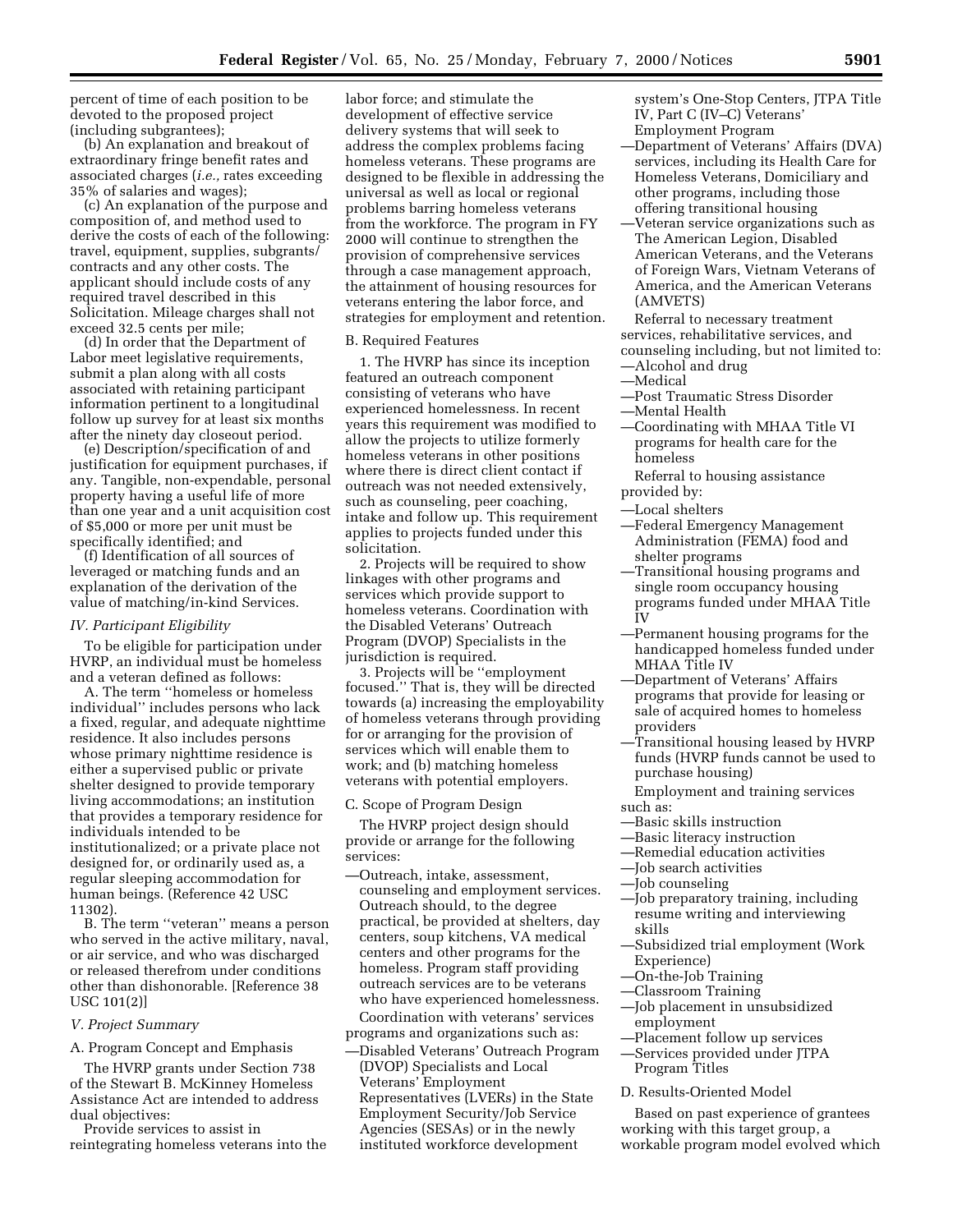is presented for consideration by prospective applicants. No model is mandatory, and the applicant should design a program that is responsive to local needs, but will carry out the objectives of the HVRP to successfully reintegrate homeless veterans into the workforce.

With the advent of implementing the Government Performance and Results Act (GPRA), Congress and the public are looking for results rather than process. While entering employment is a viable outcome, it will be necessary to measure results over a longer term to determine the success of programs. The following program discussion emphasizes that followup is an integral program component.

The first phase of activity consists of the level of outreach that is necessary in the community to reach veterans who are homeless. This may also include establishing contact with other agencies that encounter homeless veterans such as shelters, soup kitchens and other facilities. An assessment should be made of the supportive and social rehabilitation needs of the client and referral may take place to services such as drug or alcohol treatment or temporary shelter. When the individual is stabilized, the assessment should focus on the employability of the individual and they are enrolled into the program if they would benefit from pre-employment preparation such as resume writing, job search workshops, related counseling and case management, and initial entry into the job market through temporary jobs, sheltered work environments, or entry into classroom or on-the-job training. Such services should also be noted in an Employability Development Plan so that successful completion of the plan may be monitored by the staff.

Entry into full-time employment or a specific job training program should follow in keeping with the objective of HVRP to bring the participant closer to self-sufficiency. Transitional housing may assist the participant at this stage or even earlier. Job development is a crucial part of the employability process. The DVOP and LVER staff must be utilized for job development and placement activities for veterans who are ready to enter employment *or* who are in need of intensive case management services. Many of these staff have received training in case management at the National Veterans' Training Institution and have as a priority of focus, assisting those most at a disadvantage in the labor market. VETS urges working hand-in-hand with DVOP/LVER staff to achieve economies of resources. If the DVOP and LVER staff are not being utilized, the applicant must submit a written explanation explaining the reasons why they are not.

Follow up to determine if the veteran is in the same or similar job at the 30 day period after entering employment is required and important in keeping contact with the veterans and so that assistance in keeping the job may be provided. The 90 day followup is fundamental to assessing the results of the program interventions. Grantees should be careful to budget for this activity so that followup can and will occur for those placed at or near the end of the grant period. Such results will be reported in the final technical performance report.

VETS emphasizes in its Strategic Plan to implement GPRA that suitable outcomes involve careers, not just jobs. Successful results are achieved when the veteran is in the same or similar job after one or more years. Towards that end, VETS solicits the cooperation of successful applicants to budget for the activity of retaining participant information pertinent to a longitudinal follow up survey, *i.e.,* at least for six months after the ninety day closeout period. Retention of records will be reflected in the Special Provisions at time of award.

E. Related HVRP Program Development Activities

1. Community Awareness Activities

In order to promote linkages between the HVRP program and local service providers (and thereby eliminate gaps or duplication in services and enhance provision of assistance to participants), the grantee must provide project orientation and/or service awareness activities that it determines are the most feasible for the types of providers listed below. Project orientation workshops conducted by HVRP grantees have been an effective means of sharing information and revealing the availability of other services; they are encouraged but not mandatory. Rather, the grantee will have the flexibility to attend service provider meetings, seminars, conferences, to out station staff, to develop individual service contracts, and to involve other agencies in program planning. This list is not exhaustive. The grantee will be responsible for providing appropriate awareness, information sharing, and orientation activities to the following:

a. *Providers of hands-on services to the homeless*, such as shelter and soupkitchen operators, to make them fully aware of services available to homeless veterans to make them job-ready and place them in jobs.

b. *Federal, State and local entitlement services* such as the Social Security Administration, Department of Veterans' Affairs (DVA), State Employment Security Agencies (SESAs) and their local Job Service offices, One-Stop Centers (which integrate JTPA, labor exchange and other employment and social services), detoxification facilities, etc., to familiarize them with the nature and needs of homeless veterans.

c. *Civic and private sector groups*, and especially veterans' service organizations, to describe homeless veterans and their needs.

### 2. Stand Down Support

A ''Stand Down'' as it relates to homeless veterans is an event held in a locality usually for three days where services are provided to homeless veterans along with shelter, meals, clothing and medical attention. For the most part this type of event is a volunteer effort which is organized within a community and brings service providers such as the DVA, Disabled Veterans Outreach Program Specialists, Local Veterans' Employment Representatives from the State Employment Service Agencies, veteran service organization, military personnel, civic leaders, and a variety of other interested persons and organizations. Many services are provided on site with referrals also made for continued assistance after the event. This can often be the catalyst that enables the homeless veterans to get back into mainstream society. The Department of Labor has supported replication of this event. Many such exercises have been held throughout the nation. In areas where an HVRP is operating, the grantees are encouraged to participate fully and offer their services for any planned Stand Down event. Towards this end, up to \$5,000 of the currently requested HVRP MHAA grant funds may be used to supplement the Stand Down effort where funds are not otherwise available and should be reflected in the budget and budget narrative.

#### *VI. Rating Criteria for Award*

Applications will be reviewed by a DOL panel using the point scoring system specified below. Applications will be ranked based on the score assigned by the panel after careful evaluation by each panel member. The ranking will be the primary basis to identify approximately 33 applicants as potential grantees. Although the Government reserves the right to award on the basis of the initial proposal submissions, the Government may establish a competitive range, based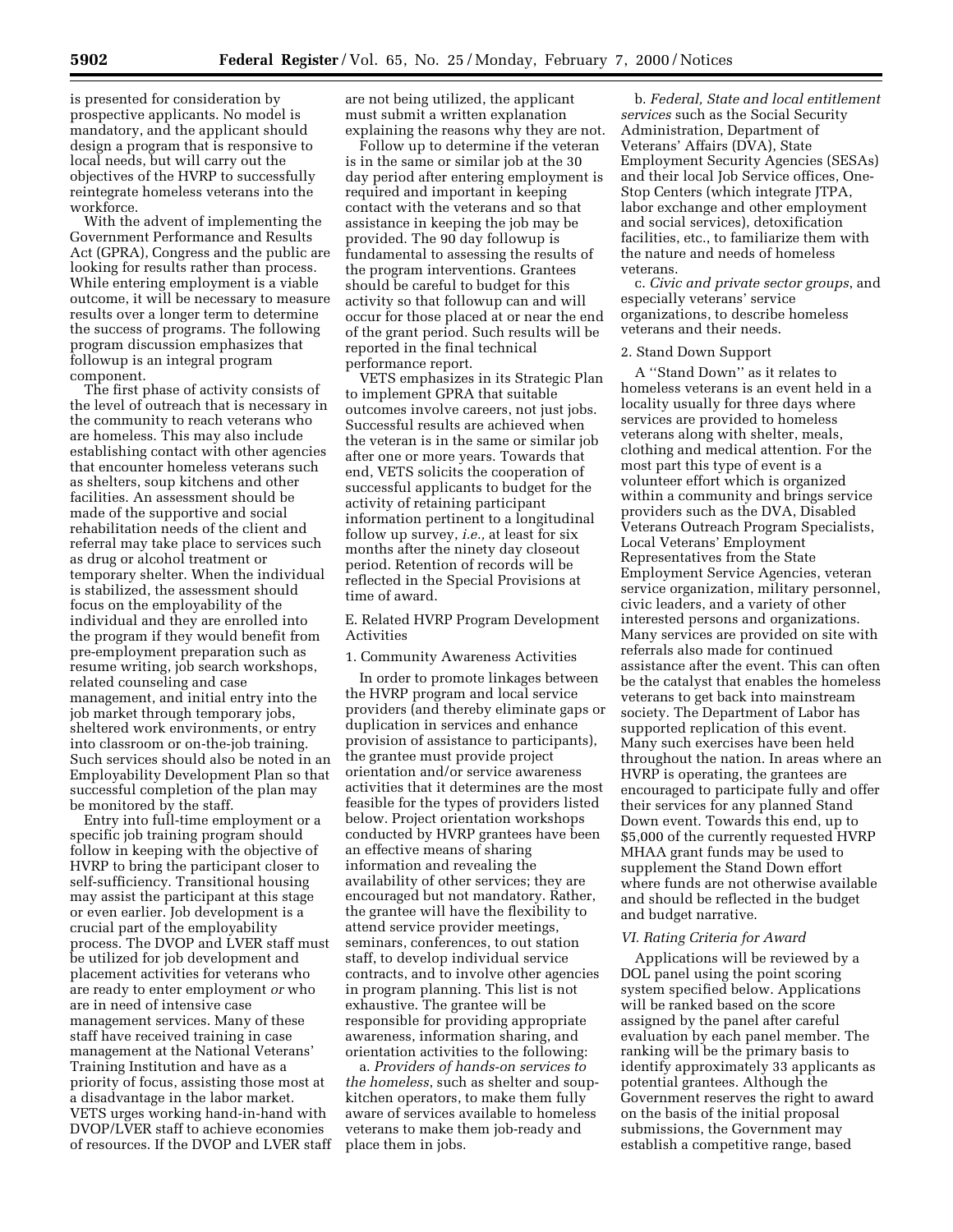upon the proposal evaluation, for the purpose of selecting qualified applicants. The panel's conclusions are advisory in nature and not binding on the Grant Officer. The government reserves the right to ask for clarification or hold discussions, but is not obligated to do so. The Government further reserves the right to select applicants out of rank order if such a selection would, in its opinion, result in the most effective and appropriate combination of funding, demonstration models, and geographical service areas. The Grant Officer's determination for award under SGA 00–01 is the final agency action. The submission of the same proposal from any prior year HVRP or HVET competition does not guarantee an award under this Solicitation.

#### Panel Review Criteria

#### 1. Need for the Project: 15 Points

The applicant shall document the extent of need for this project, as demonstrated by: (1) the potential number or concentration of homeless individuals and homeless veterans in the proposed project area relative to other similar areas of jurisdiction; (2) the high rates of poverty and/or unemployment in the proposed project area as determined by the census or other surveys; and (3) the extent of gaps in the local infrastructure to effectively address the employment barriers which characterize the target population.

## 2. Overall Strategy To Increase Employment and Retention: 30 Points

The application must include a description of the proposed approach to providing comprehensive employment and training services, including job training, job development, placement and post placement followup services. The supportive services to be provided as part of the strategy of promoting job readiness and job retention should be indicated. The applicant should identify the local human resources and sources of training to be used for participants. A description of the relationship, if any, with other employment and training programs such as SESAs (DVOP and LVER Programs), JTPA IV-C, other JTPA programs, and Workforce Development Boards or entities where in place, should be presented. It should be indicated how the activities will be tailored or responsive to the needs of homeless veterans. A participant flow chart may be used to show the sequence and mix of services. Note: The applicant MUST complete the chart of proposed program outcomes to include participants served, and job retention. (See Appendix D)

3. Quality and Extent of Linkages With Other Providers of Services to the Homeless and to Veterans: 20 Points

The application should provide information on the quality and extent of the linkages this program will have with other providers of services to benefit the homeless or veterans in the local community outside of the HVRP grant. For each service, it should be specified who the provider is, the source of funding (if known), and the type of linkages/referral system established or proposed. Describe to the extent possible, how the project would fit into the community's ''continuum of care'' approach to respond to homelessness and any linkages to HUD or DVA programs or resources to benefit the proposed program.

4. Demonstrated Capability in Providing Required Program Services: 20 Points

The applicant should describe its relevant prior experience in operating employment and training programs and providing services to participants similar to that which is proposed under this solicitation. Specific outcomes achieved by the applicant should be described in terms of clients placed in jobs, etc. The applicant must also delineate its staff capability and ability to manage the financial aspects of Federal grant programs. Relevant documentation such as financial and/or audit statements should be submitted (required for applicants who are nonprofit agencies). Final or most recent technical reports for HVRP, HVET or other relevant programs should be submitted as applicable. The applicant should also address its capacity for timely startup of the program.

5. Quality of Overall Housing Strategy: 15 Points

The application should demonstrate how the applicant proposes to obtain or access housing resources for veterans in the program and entering the labor force. This discussion should specify the provisions made to access temporary, transitional, and permanent housing for participants through community resources, HUD, lease, HVRP or other means. HVRP funds may not be used to purchase housing.

Applicants can expect that the cost proposal will be reviewed for allowability, allocability, and reasonableness of costs, but will not be scored.

#### *VII. Post Award Conference*

A post-award conference for those awarded FY 2000 HVRP funds is tentatively planned for April or May, 2000. Costs associated with attending

this conference for up to three grantee representatives will be allowed as long as they were incurred in accordance with Federal travel regulations. Such costs shall be charged as administrative costs and reflected in the proposed budget. The site of the conference has not yet been determined but will likely be for three days in Washington, DC. Please use Washington, DC for budget planning purposes. The conference will focus on providing information and assistance on reporting, record keeping, and grant requirements, and will also include best practices from past projects.

## *VIII. Reporting Requirements*

The grantee shall submit the reports and documents listed below:

#### A. Financial Reports

The grantee shall report outlays, program income, and other financial information on a quarterly basis using SF 269A, *Financial Status Report, Short Form.* These forms shall cite the assigned grant number and be submitted to the appropriate State Director for Veterans' Employment and Training (DVET) no later than 30 days after the ending date of each Federal fiscal quarter during the grant period. In addition, a final SF 269 shall be submitted no later than 90 days after the end of the grant period.

## B. Program Reports

Grantees shall submit a Quarterly Technical Performance Report no later than 30 days after the end of each Federal fiscal quarter. Grantee will submit to the DVET a Quarterly Technical Performance Report (QTPR) containing the following:

1. A comparison of actual accomplishments to established goals for the reporting period and any findings related to monitoring efforts;

2. An explanation for variances of plus or minus 15% of planned program and/or expenditure goals, to include: (i) identification of the corrective action which will be taken to meet the planned goals, and (ii) a timetable for accomplishment of the corrective action.

A final Technical Performance Report will also be required as part of the final report package due 90 days after grant expiration.

In addition, the grantees will also be required to submit a closeout Technical Performance Report pertinent to the longitudinal follow up efforts due 6 months after the 90 day closeout period.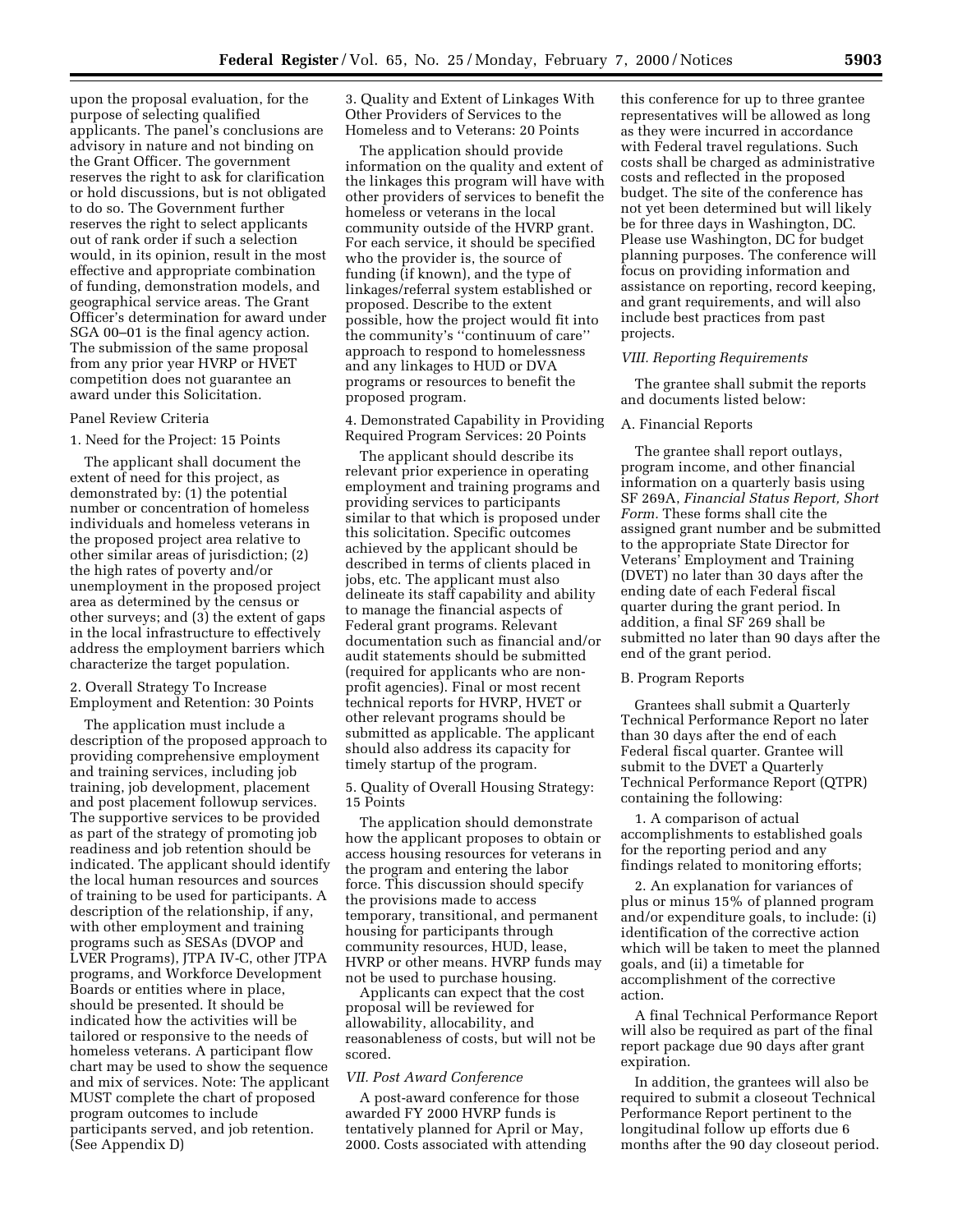## C. Summary of Final Report Packages

No later than 90 days after the grant period ends, regardless of approval for second year funding, the grantee will submit a final report containing the following:

1. Final Financial Status Report (SF– 269A).

2. Final Technical Performance Report—(Program Goals).

3. Final Narrative Report identifying—(a) major successes of the program; (b) obstacles encountered and actions taken (if any) to overcome such obstacles; (c) the total combined (directed/assisted) number of veterans placed during the entire grant period; (d) the number of veterans still employed at the end of the grant period; (e) an explanation regarding why those veterans placed during the grant period, but not employed at the end of the grant period, are not so employed; and (f) any recommendations to improve the program.

No later than 6 months after the 90 day closeout period, the grantee will submit a followup report containing the following:

1. Closeout Financial Status Report (SF–269A).

2. Closeout Narrative Report identifying—(a) the total combined (directed/assisted) number of veterans placed during the entire grant period; (b) the number of veterans still employed during follow up; (c) are the veterans still employed at the same or similar job, if not what are reasons; (d) was the training received applicable to jobs held; (e) wages at placement and during follow up period; (f) an explanation regarding why those veterans placed during the grant, but not employed at the end of the follow up period, are not so employed; and (g) any recommendations to improve the program.

#### *IX. Administrative Provisions*

A. Limitation on Administrative and Indirect Costs

1. Direct Costs for administration, plus any indirect charges claimed, may not exceed 20 percent of the total amount of the grant.

2. Indirect costs claimed by the applicant shall be based on a federally approved rate. A copy of the negotiated, approved, and signed indirect cost negotiation agreement must be submitted with the application. (Do not submit the State cost allocation plan.)

3. Rates traceable and trackable through the SESA Cost Accounting System represent an acceptable means of allocating costs to DOL and, therefore, can be approved for use in MHAA grants to SESAs.

4. If the applicant does not presently have an approved indirect cost rate, a proposed rate with justification may be submitted. Successful applicants will be required to negotiate an acceptable and allowable rate with the appropriate DOL Regional Office of Cost Determination within 90 days of grant award.

### B. Allowable Costs

Determinations of allowable costs shall be made in accordance with the following applicable Federal cost principles:

State and local government—OMB Circular A–87

Nonprofit organizations—OMB Circular A–122

C. Administrative Standards and Provisions

All grants shall be subject to the following administrative standards and provisions:

- *29 CFR Part 97*—Uniform Administrative Requirements for Grants and Cooperative Agreements to State and Local Governments.
- *29 CFR Part 95*—Grants and Agreements with Institutes of Higher Education, Hospitals, and Other Non-Profit Organizations.
- *29 CFR Part 96*—Federal Standards for Audit of Federally Funded Grants, Contracts and Agreements.
- *29 CFR Part 30*—Equal Employment Opportunity in Apprenticeship and Training.
- *29 CFR Part 31*—Nondiscrimination in Federally Assisted Programs of the Department of Labor—Effectuation of Title VI of the Civil Rights Act of 1964.

Signed at Washington, DC this 1st day of February, 2000.

**Lawrence J. Kuss,**

*Grant Officer.*

## **Appendices**

Appendix A: Application for Federal Assistance SF Form 424

- Appendix B: Budget Information Sheet
- Appendix C: Assurances and Certifications Signature Page
- Appendix D. Technical Performance Goals Form
- Appendix E. List of 75 largest U.S. Cities Appendix F. HVRP Performance Goals
- Definitions Appendix G. Direct Cost Descriptions for Applicants and Sub-Applicants

**BILLING CODE 4910–59–P**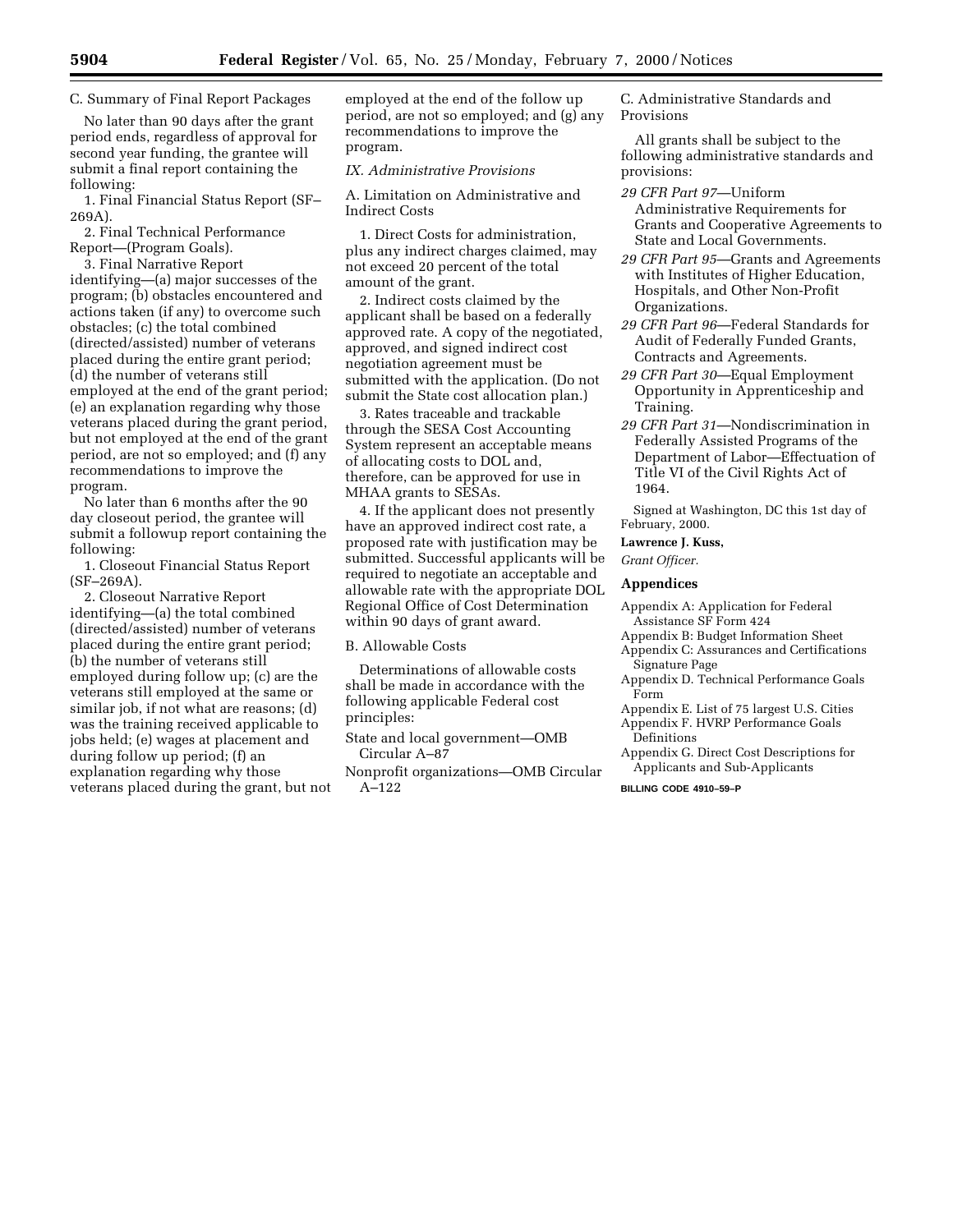Appendix A

| <b>APPLICATION FOR</b>                                                                         |                                          |                                    |                                                                                              | OMB Approval No. 0348-0043                                                                                                                                                                                                                    |
|------------------------------------------------------------------------------------------------|------------------------------------------|------------------------------------|----------------------------------------------------------------------------------------------|-----------------------------------------------------------------------------------------------------------------------------------------------------------------------------------------------------------------------------------------------|
| 2. DATE SUBMITTED<br><b>FEDERAL ASSISTANCE</b>                                                 |                                          |                                    | Applicant Identifier                                                                         |                                                                                                                                                                                                                                               |
| 1. TYPE OF SUBMISSION:<br>Application                                                          | Preapplication                           | 3. DATE RECEIVED BY STATE          |                                                                                              | State Application Identifier                                                                                                                                                                                                                  |
| Construction<br>Non-Construction<br>5. APPLICANT INFORMATION                                   | Construction<br>Non-Construction         | 4. DATE RECEIVED BY FEDERAL AGENCY |                                                                                              | Federal Identifier                                                                                                                                                                                                                            |
| Legal Name:                                                                                    |                                          |                                    | Organizational Unit:                                                                         |                                                                                                                                                                                                                                               |
| Address (give city, county, State, and zip code):                                              |                                          |                                    | this application (give area code)                                                            | Name and telephone number of person to be contacted on matters involving                                                                                                                                                                      |
| 6. EMPLOYER IDENTIFICATION NUMBER (EIN):                                                       |                                          |                                    | A. State                                                                                     | 7. TYPE OF APPLICANT: (enter appropriate letter in box)<br>H. Independent School Dist.                                                                                                                                                        |
| 8. TYPE OF APPLICATION:                                                                        |                                          |                                    | <b>B.</b> County<br>C. Municipal                                                             | I. State Controlled Institution of Higher Learning<br>J. Private University                                                                                                                                                                   |
| Γ∣ New<br>If Revision, enter appropriate letter(s) in box(es)<br>A. Increase Award             | Continuation<br><b>B.</b> Decrease Award | Revision<br>C. Increase Duration   | D. Township<br>E. Interstate<br>F. Intermunicipal<br>G. Special District                     | K. Indian Tribe<br>L. Individual<br>M. Profit Organization<br>N. Other (Specify)                                                                                                                                                              |
| D. Decrease Duration                                                                           | Other(specify):                          |                                    | 9. NAME OF FEDERAL AGENCY:                                                                   |                                                                                                                                                                                                                                               |
| 10. CATALOG OF FEDERAL DOMESTIC ASSISTANCE NUMBER:<br>TITLE:                                   |                                          |                                    |                                                                                              | 11. DESCRIPTIVE TITLE OF APPLICANT'S PROJECT:                                                                                                                                                                                                 |
| 13. PROPOSED PROJECT<br><b>Ending Date</b><br><b>Start Date</b>                                | 14. CONGRESSIONAL DISTRICTS OF:          |                                    |                                                                                              |                                                                                                                                                                                                                                               |
|                                                                                                | a. Applicant                             |                                    | ∤b. Project                                                                                  |                                                                                                                                                                                                                                               |
| <b>15. ESTIMATED FUNDING:</b>                                                                  |                                          |                                    | ORDER 12372 PROCESS?                                                                         | 16. IS APPLICATION SUBJECT TO REVIEW BY STATE EXECUTIVE                                                                                                                                                                                       |
| a Federal<br>b. Applicant                                                                      | \$<br>\$                                 | 00<br>$\overline{00}$              |                                                                                              | a. YES. THIS PREAPPLICATION/APPLICATION WAS MADE<br>AVAILABLE TO THE STATE EXECUTIVE ORDER 12372                                                                                                                                              |
| c. State                                                                                       | \$                                       | 00                                 |                                                                                              | PROCESS FOR REVIEW ON:                                                                                                                                                                                                                        |
| d. Local                                                                                       | \$                                       | 00                                 | DATE                                                                                         |                                                                                                                                                                                                                                               |
| e. Other                                                                                       | \$                                       | $\overline{00}$                    |                                                                                              | b. No. $\Box$ PROGRAM IS NOT COVERED BY E. O. 12372<br>OR PROGRAM HAS NOT BEEN SELECTED BY STATE                                                                                                                                              |
| f. Program Income                                                                              | \$                                       | OO                                 | FOR REVIEW                                                                                   |                                                                                                                                                                                                                                               |
| g. TOTAL                                                                                       | \$                                       | $\overline{00}$                    | 17. IS THE APPLICANT DELINQUENT ON ANY FEDERAL DEBT?<br>Yes If "Yes," attach an explanation. |                                                                                                                                                                                                                                               |
|                                                                                                |                                          |                                    |                                                                                              | │ │No<br>18. TO THE BEST OF MY KNOWLEDGE AND BELIEF, ALL DATA IN THIS APPLICATION/PREAPPLICATION ARE TRUE AND CORRECT, THE<br>DOCUMENT HAS BEEN DULY AUTHORIZED BY THE GOVERNING BODY OF THE APPLICANT AND THE APPLICANT WILL COMPLY WITH THE |
| ATTACHED ASSURANCES IF THE ASSISTANCE IS AWARDED.<br>a. Type Name of Authorized Representative |                                          | b. Title                           |                                                                                              | c. Telephone Number                                                                                                                                                                                                                           |
|                                                                                                |                                          |                                    |                                                                                              |                                                                                                                                                                                                                                               |
| d. Signature of Authorized Representative                                                      |                                          |                                    |                                                                                              | e. Date Signed                                                                                                                                                                                                                                |

Authorized for Local Reproduction

Prescribed by OMB Circular A-102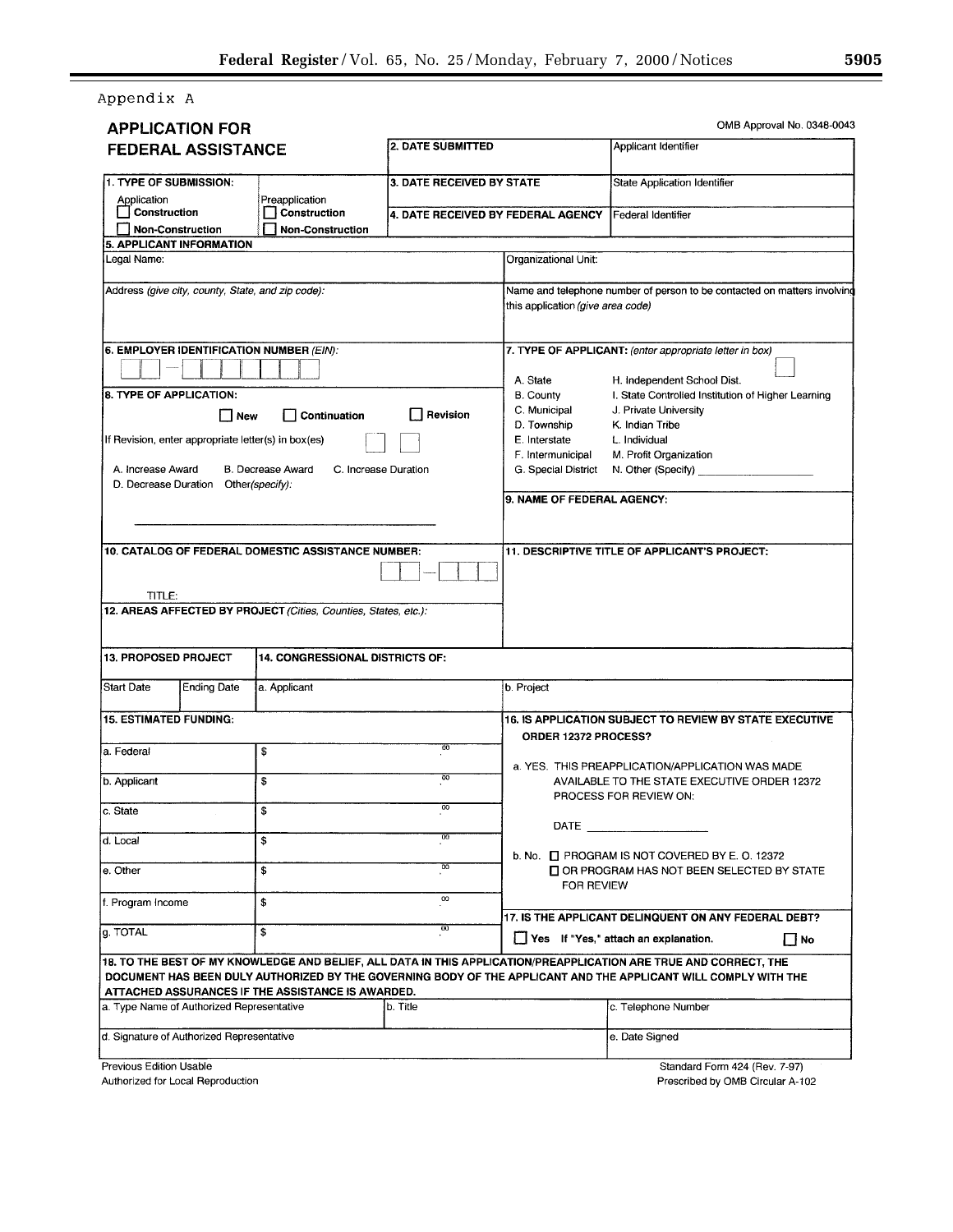## **INSTRUCTIONS FOR THE SF-424**

Public reporting burden for this collection of information is estimated to average 45 minutes per response, including time for reviewing instructions, searching existing data sources, gathering and maintaining the data needed, and completing and reviewing the collection of information. Send comments regarding the burden estimate or any other aspect of this collection of information, including suggestions for reducing this burden, to the Office of Management and Budget, Paperwork Reduction Project (0348-0043), Washington, DC 20503.

# PLEASE DO NOT RETURN YOUR COMPLETED FORM TO THE OFFICE OF MANAGEMENT AND BUDGET. SEND IT TO THE ADDRESS PROVIDED BY THE SPONSORING AGENCY.

This is a standard form used by applicants as a required facesheet for preapplications and applications submitted for Federal assistance. It will be used by Federal agencies to obtain applicant certification that States which have established a review and comment procedure in response to Executive Order 12372 and have selected the program to be included in their process, have been given an opportunity to review the applicant's submission.

| Item: |                   | Entry: |
|-------|-------------------|--------|
|       | Self-explanatory. |        |

- $2.$ Date application submitted to Federal agency (or State if applicable) and applicant's control number (if applicable).
- 3. State use only (if applicable).
- If this application is to continue or revise an existing award,  $\overline{4}$ . enter present Federal identifier number. If for a new project, leave blank.
- 5. Legal name of applicant, name of primary organizational unit which will undertake the assistance activity, complete address of the applicant, and name and telephone number of the person to contact on matters related to this application.
- 6. Enter Employer Identification Number (EIN) as assigned by the Internal Revenue Service.
- $\overline{7}$ . Enter the appropriate letter in the space provided.
- 8. Check appropriate box and enter appropriate letter(s) in the space(s) provided:
	- -- "New" means a new assistance award.
	- -- "Continuation" means an extension for an additional funding/budget period for a project with a projected completion date.
	- -- "Revision" means any change in the Federal Government's financial obligation or contingent liability from an existing obligation.
- 9. Name of Federal agency from which assistance is being requested with this application.
- 10. Use the Catalog of Federal Domestic Assistance number and title of the program under which assistance is requested.
- $11.$ Enter a brief descriptive title of the project. If more than one program is involved, you should append an explanation on a separate sheet. If appropriate (e.g., construction or real property projects), attach a map showing project location. For preapplications, use a separate sheet to provide a summary description of this project.

| Item: | Entry:                                                                                |
|-------|---------------------------------------------------------------------------------------|
| 12.   | List only the largest political entities affected (e.g., State,<br>counties, cities). |

- 13. Self-explanatory.
- 14. List the applicant's Congressional District and any District(s) affected by the program or project.
- $15.$ Amount requested or to be contributed during the first funding/budget period by each contributor. Value of inkind contributions should be included on appropriate lines as applicable. If the action will result in a dollar change to an existing award, indicate only the amount of the change. For decreases, enclose the amounts in parentheses. If both basic and supplemental amounts are included, show breakdown on an attached sheet. For multiple program funding, use totals and show breakdown using same categories as item 15.
- 16. Applicants should contact the State Single Point of Contact (SPOC) for Federal Executive Order 12372 to determine whether the application is subject to the State intergovernmental review process.
- 17. This question applies to the applicant organization, not the person who signs as the authorized representative. Categories of debt include delinquent audit disallowances, loans and taxes.
- 18. To be signed by the authorized representative of the applicant. A copy of the governing body's authorization for you to sign this application as official representative must be on file in the applicant's office. (Certain Federal agencies may require that this authorization be submitted as part of the application.)

SF-424 (Rev. 7-97) Back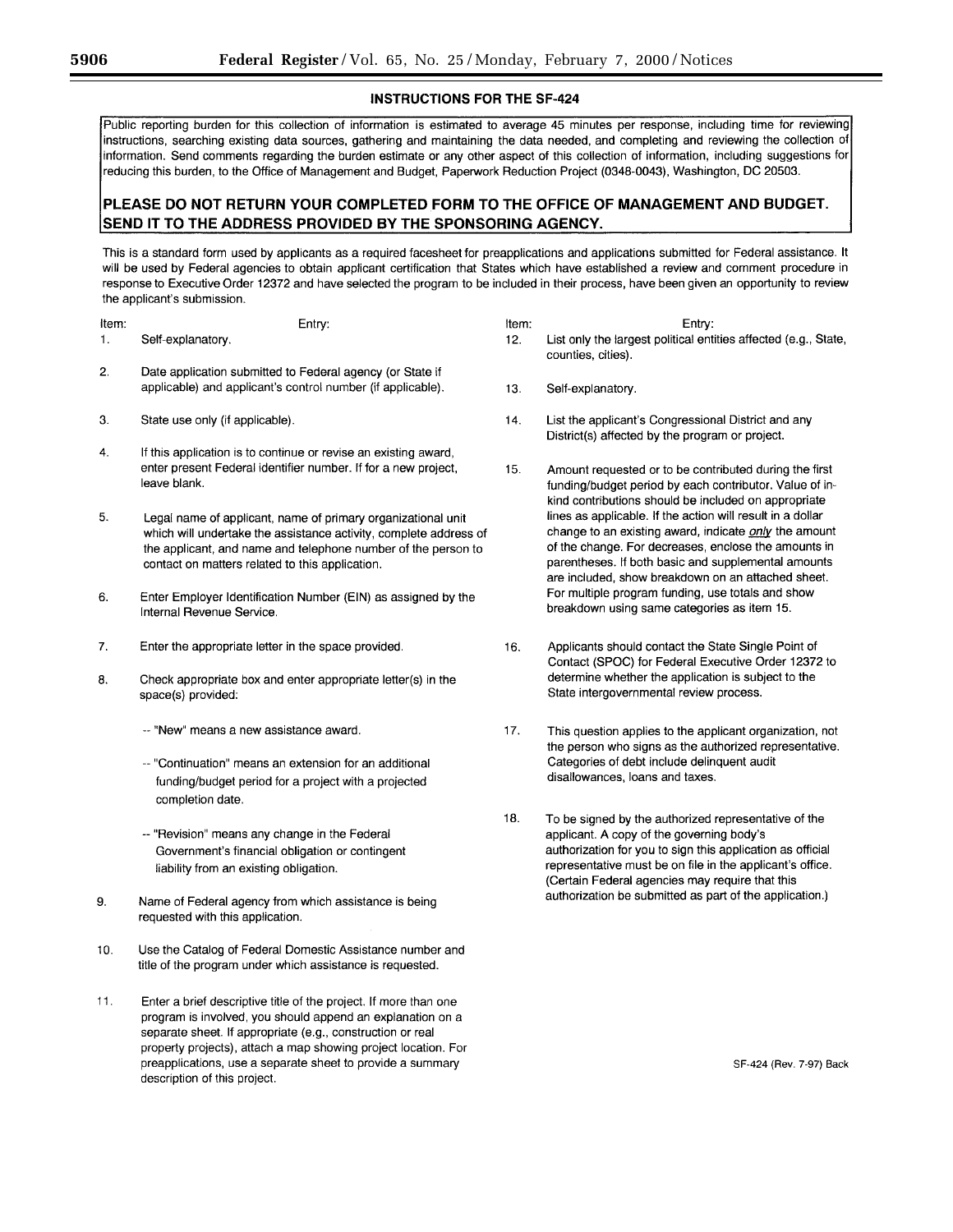Appendix B

# **PART II - BUDGET INFORMATION**

# **SECTION A - Budget Summary by Categories**

|                |                                                   | (A) | <b>(B)</b> | $\left( 0\right)$ |
|----------------|---------------------------------------------------|-----|------------|-------------------|
| 11.            | <b>Personnel</b>                                  |     |            |                   |
| $\mathcal Z$ . | $\%)$<br><b>Fringe Benefits (Rate</b>             |     |            |                   |
| $\mathbf{3}$ . | <b>Travel</b>                                     |     |            |                   |
| 4.             | Equipment                                         |     |            |                   |
| 5.             | <b>Supplies</b>                                   |     |            |                   |
| 6.             | <b>Contractual</b>                                |     |            |                   |
| 7.             | <b>Other</b>                                      |     |            |                   |
| 8.             | Total, Direct Cost<br>(Lines 1 through 7)         |     |            |                   |
| 9.             | $\mathcal{E}$<br><b>Indirect Cost (Rate</b>       |     |            |                   |
|                | 10. Training Cost/Stipends                        |     |            |                   |
|                | 11. TOTAL Funds Requested<br>(Lines 8 through 10) |     |            |                   |

**SECTION B - Cost Sharing/ Match Summary (if appropriate)** 

| 1. Cash Contribution                   |  |  |
|----------------------------------------|--|--|
| 12. In-Kind Contribution               |  |  |
| 3. TOTAL Cost Sharing / Match<br>(Rate |  |  |

**NOTE:** Use Column A to record funds requested for the initial period of performance (i.e. 12 months, 18 months, etc.); Column B to record changes to Column A (i.e. requests for additional funds or line item changes; and Column C to record the totals (A plus B).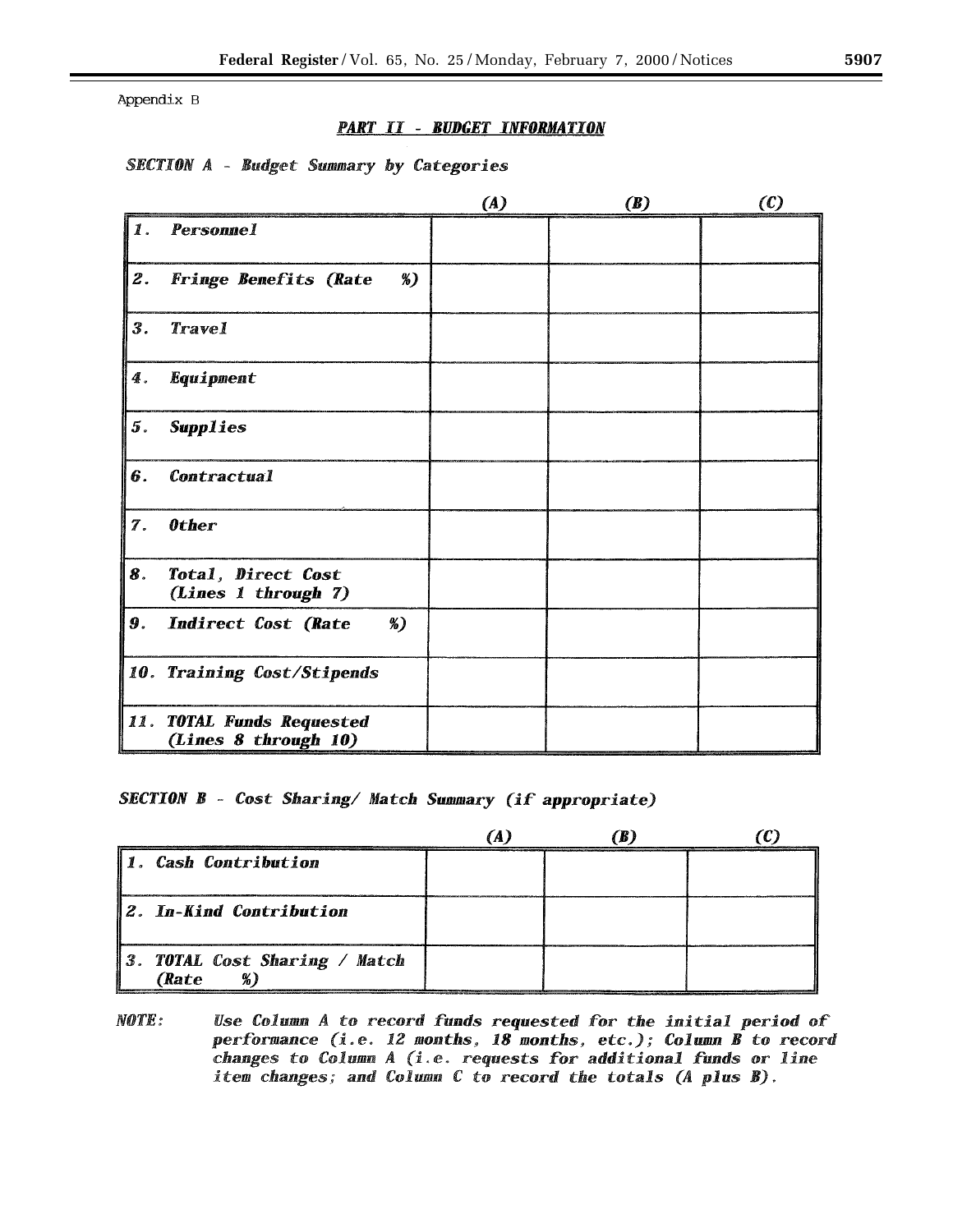# **INSTRUCTIONS FOR PART II - BUDGET INFORMATION**

# **SECTION A - Budget Summary by Categories**

- 1. **Personnel:** Show salaries to be paid for project personnel.
- 2. **Fringe Benefits**: Indicate the rate and amount of fringe benefits.
- 3. **Travel**: Indicate the amount requested for staff travel. Include funds to cover at least one trip to Washington, DC for project director or designee.
- $4.$ **Equipment**: Indicate the cost of non-expendable personal property that has a useful life of more than one year with a per unit cost of \$5,000 or more.
- **Supplies**: Include the cost of consumable supplies and materials to be 5. used during the project period.
- 6. **Contractual**: Show the amount to be used for (1) procurement contracts (except those which belong on other lines such as supplies and equipment); and  $(2)$  sub-contracts/grants.
- Other: 7. Indicate all direct costs not clearly covered by lines 1 through 6 above, including consultants.
- 8. Total, Direct Costs: Add lines 1 through 7.
- 9. **Indirect Costs**: Indicate the rate and amount of indirect costs. Please include a copy of your negotiated Indirect Cost Agreement.
- 10. **Training /Stipend Cost:** (If allowable)
- $11.$ **Total Federal funds Requested:** Show total of lines 8 through 10.

# **SECTION B - Cost Sharing/Matching Summary**

Indicate the actual rate and amount of cost sharing/matching when there is a cost sharing/matching requirement. Also include percentage of total project cost and indicate source of cost sharing/matching funds, i.e. other Federal source or other Non-Federal source.

## **NOTE:**

PLEASE INCLUDE A DETAILED COST ANALYSIS OF EACH LINE ITEM.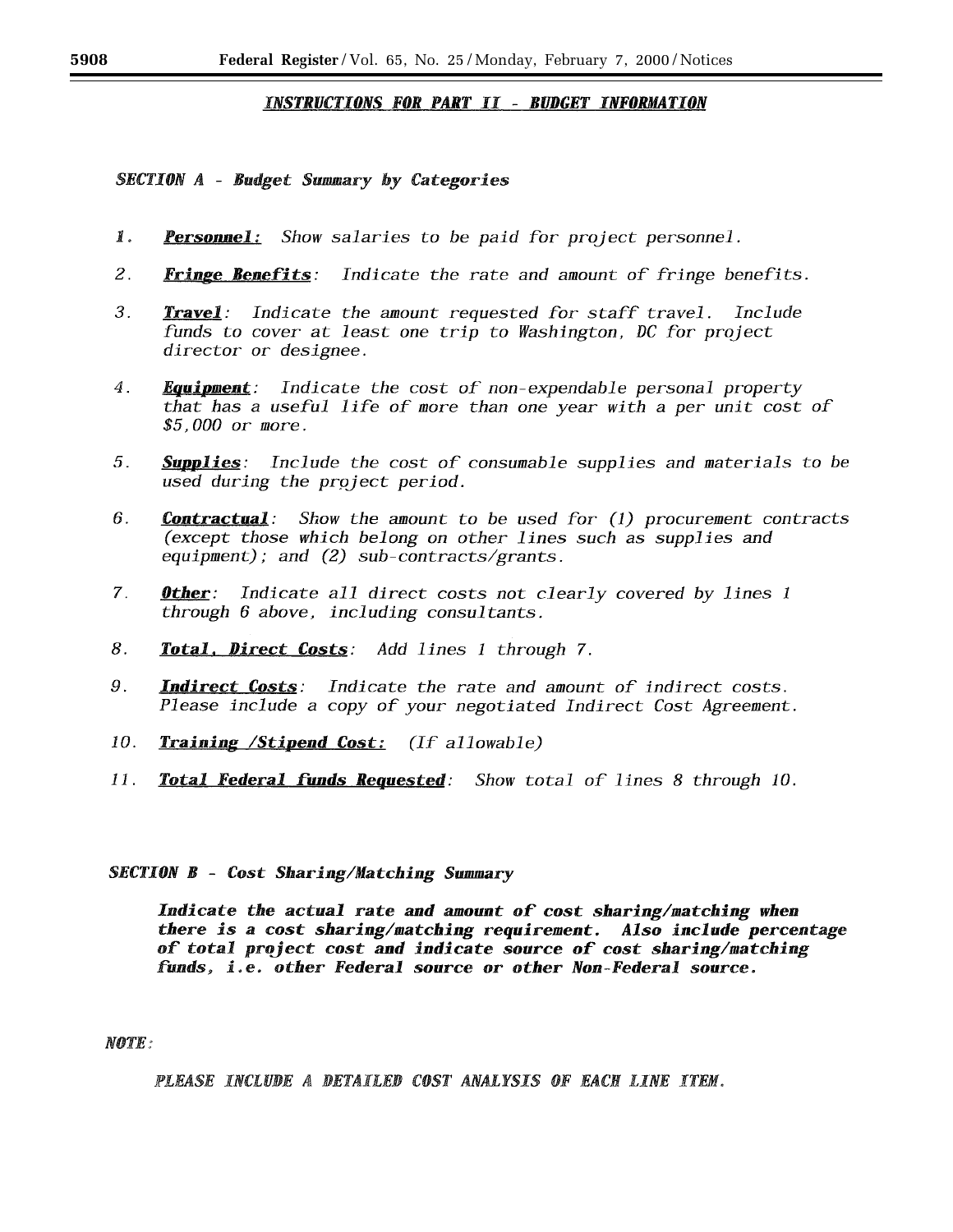Appendix C

# **ASSURANCES AND CERTIFICATIONS - SIGNATURE PAGE**

The Department of Labor will not award a grant or agreement where the grantee/recipient has failed to accept the ASSURANCES AND CERTIFICATIONS contained in this section. By signing and returning this signature page, the grantee/recipient is providing the certifications set forth below:

- A. **Assurances - Non-Construction Programs**
- **B.** Certifications Regarding Lobbying, Debarment, Suspension, and Other Responsibility Matters and Drug-Free/Tobacco-Free Workplace Requirements.
- $\overline{C}$ . Certification of Release of Information

APPLICANT NAME and LEGAL ADDRESS:

If there is any reason why one of the assurances or certifications listed cannot be signed, please explain. Applicant need only submit and return this signature page with the grant application. All other instructions shall be kept on file by the applicant.

SIGNATURE OF AUTHORIZED CERTIFYING OFFICIAL

**TITLE** 

APPLICANT ORGANIZATION

**DATE SUBMITTED** 

Please Note: This signature page and any pertinent attachments which may be required by these assurances and certifications shall be attached to the applicant's **Cost Proposal.**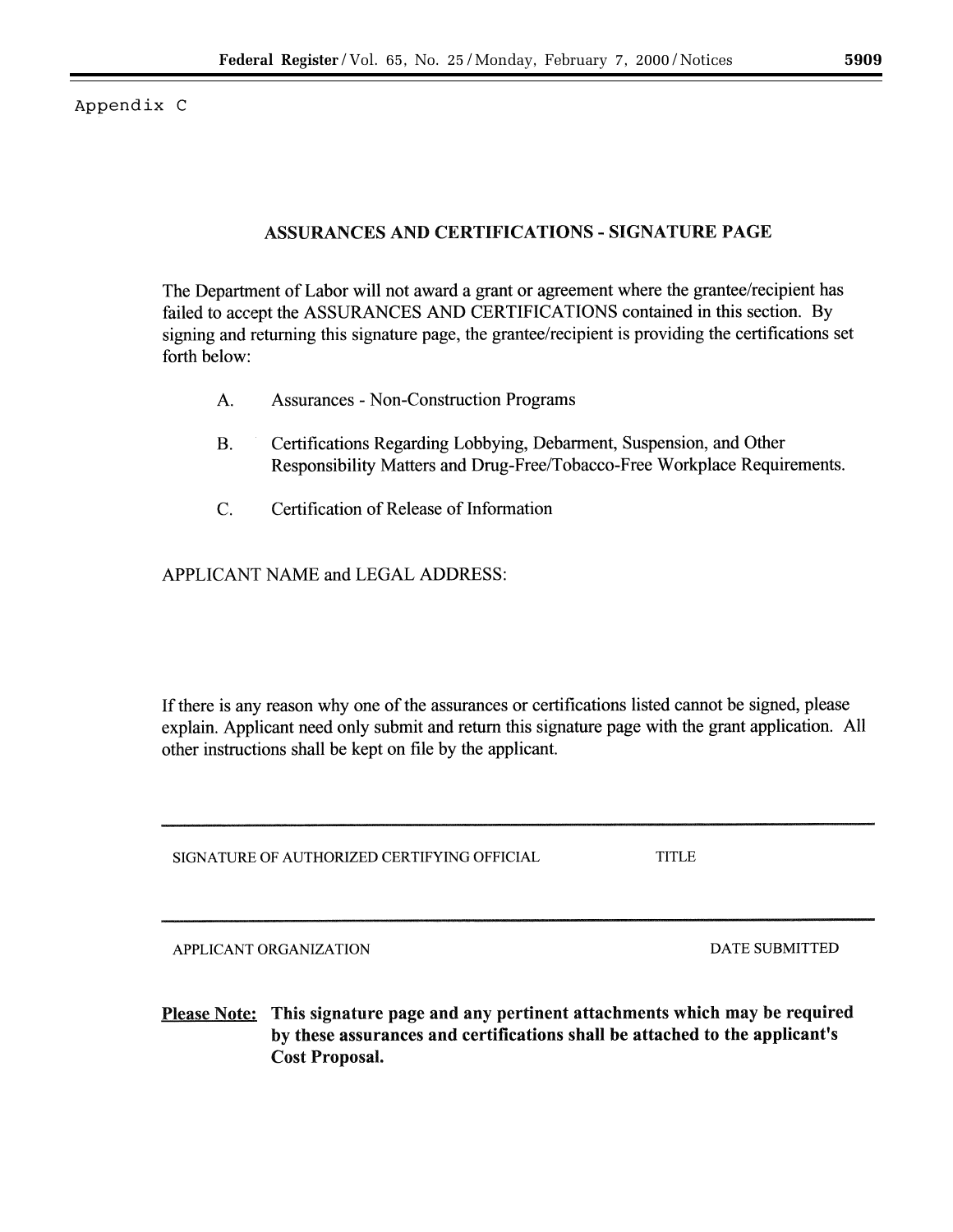Appendix D

# **RECOMMENDED FORMAT FOR PLANNED** QUARTERLY TECHNICAL PERFORMANCE GOALS

(data entered cumulatively)

## **Performance Goals**

# **Assessments**

**Participants Enrolled** 

**Placed Into Transitional Or Permanent Housing** Direct Placements Into Unsubsidized Employment **Assisted Placements Into Unsubsidized Employment Combined Placements Into Unsubsidized Employment** (Direct & Assisted)

| 151<br>QTR | ZND<br>QTR | SKD<br>QTR | 4 I M<br>QTR |
|------------|------------|------------|--------------|
|            |            |            |              |
|            |            |            |              |
|            |            |            |              |
|            |            |            |              |
|            |            |            |              |
|            |            |            |              |

|   |              |     | -           |
|---|--------------|-----|-------------|
|   |              |     |             |
| c | P.<br>a mata | mit |             |
|   |              |     | ٠<br>٠<br>٠ |
|   |              |     |             |

| ____                               |                   | بالمنسخان واسبح وينوع المتناقل المتناقل | ______                                                                                                                                                                                                                               |
|------------------------------------|-------------------|-----------------------------------------|--------------------------------------------------------------------------------------------------------------------------------------------------------------------------------------------------------------------------------------|
| --                                 |                   | <u> an an am an an an an a</u>          | $\sim$                                                                                                                                                                                                                               |
| سيد                                |                   |                                         |                                                                                                                                                                                                                                      |
|                                    |                   | سمد                                     |                                                                                                                                                                                                                                      |
| ___                                |                   |                                         |                                                                                                                                                                                                                                      |
|                                    | - -               | ويوروهما                                |                                                                                                                                                                                                                                      |
| <del>manaza</del> na da            | والمساحلة<br>---- | ___                                     | <u> a shi ne shekara ta 1980 na matsayin a shekara ta 1980 na shekara ta 1980 na shekara ta 1980 na shekara ta 1980 na shekara ta 1980 na shekara ta 1980 na shekara ta 1980 na shekara ta 1980 na shekara ta 1980 na shekara ta</u> |
| <b>Service</b><br>the contract and | مسعد<br>------    | _______                                 |                                                                                                                                                                                                                                      |
| <u> Andrewski din American (</u>   | ________          |                                         | <u> Antonio de Alemania de Alemania de Alem</u>                                                                                                                                                                                      |
| المكافئة والقرور فينقص             |                   |                                         | ____________                                                                                                                                                                                                                         |
|                                    |                   |                                         |                                                                                                                                                                                                                                      |

# **Cost Per Placement Number Retaining Jobs For 30 Days Number Retaining Jobs For 90 Days** Rate of Placement Into Unsubsidized Employment **Average Hourly Wage At Placement**

# **Employability Development Services - (As Applicable)**

**Classroom Training On-The-Job Training Remedial Education Vocational Counseling Pre-employment Services Occupational Skills Training** 

# **Planned Expenditures**

| 1st Qtr<br>__ | 2nd Qtr                                    | 3rd Qtr<br> | 4th Qtr         |
|---------------|--------------------------------------------|-------------|-----------------|
|               | <b><i><u>Property Lines (2001)</u></i></b> |             | w               |
|               |                                            |             | ۰D              |
| --            | _______                                    | _________   | _______<br>---- |

**Total Expenditures Administrative Costs Participant Services\*** 

\*Services may include training and/or supportive.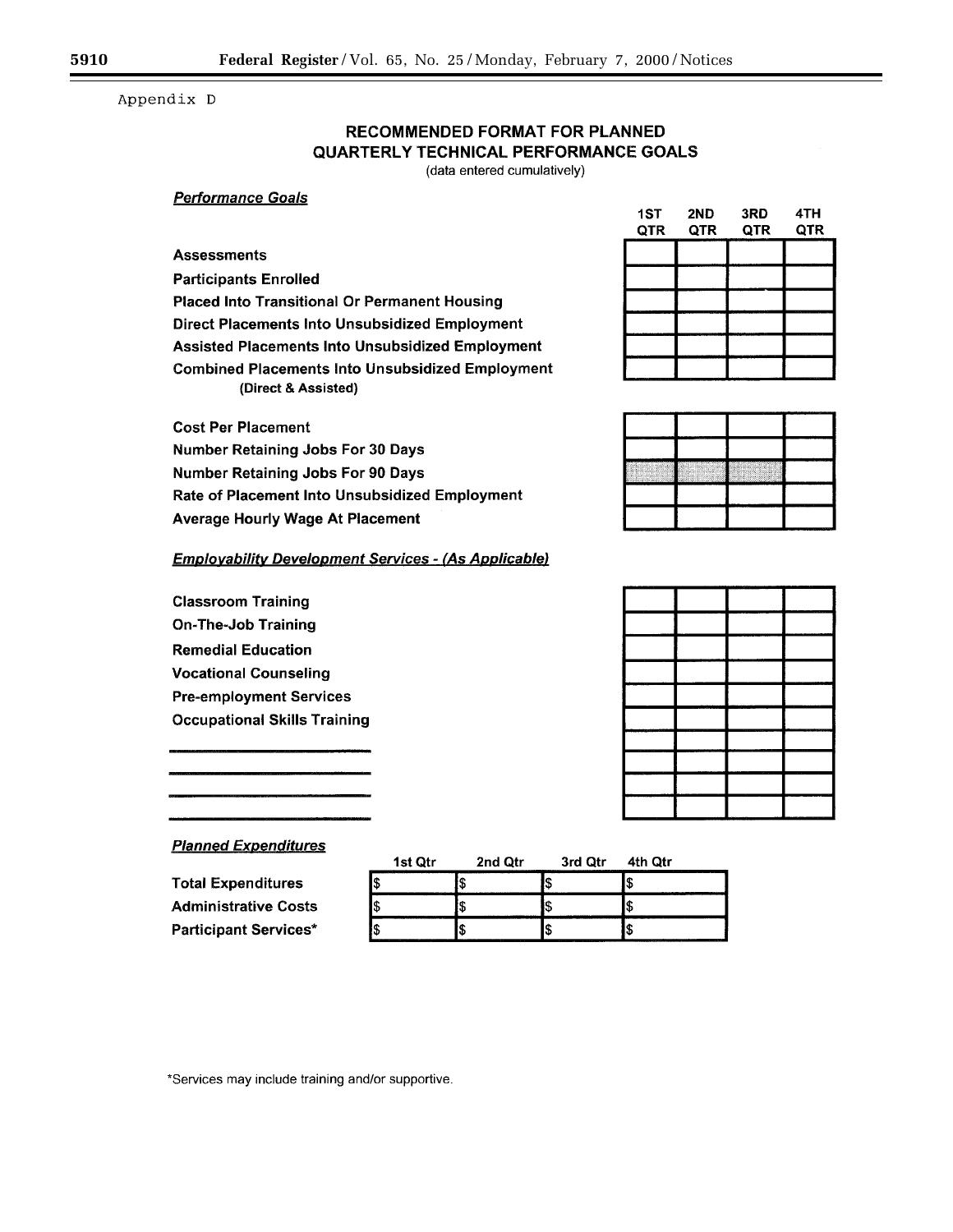Appendix E

POTENTIAL HVRP JURISDICTIONS - FY 2000

ALABAMA Birmingham ALASKA Anchorage ARIZONA Mesa Phoenix Tucson CALIFORNIA Anaheim Fresno Long Beach Los Angeles Oakland Riverside Sacramento San Diego San Francisco San Jose Santa Ana Stockton COLORADO Aurora Colorado Springs Denver DISTRICT OF COLUMBIA FLORIDA Jacksonville Miami St. Petersburg Tampa **GEORGIA** Atlanta HAWAII Honolulu ILLINOIS Chicago

INDIANA Indianapolis **KANSAS** Wichita

KENTUCKY Lexington-Fayette Louisville

LOUISIANA Baton Rouge New Orleans

MARYLAND Baltimore

MASSACHUSETTS Boston

MICHIGAN Detroit

MINNESOTA Minneapolis St. Paul

MISSOURI Kansas City St. Louis

NEBRASKA Omaha

**NEVADA** Las Vegas

NEW JERSEY Jersey City Newark

NEW MEXICO Albuquerque

NEW YORK Buffalo New York Rochester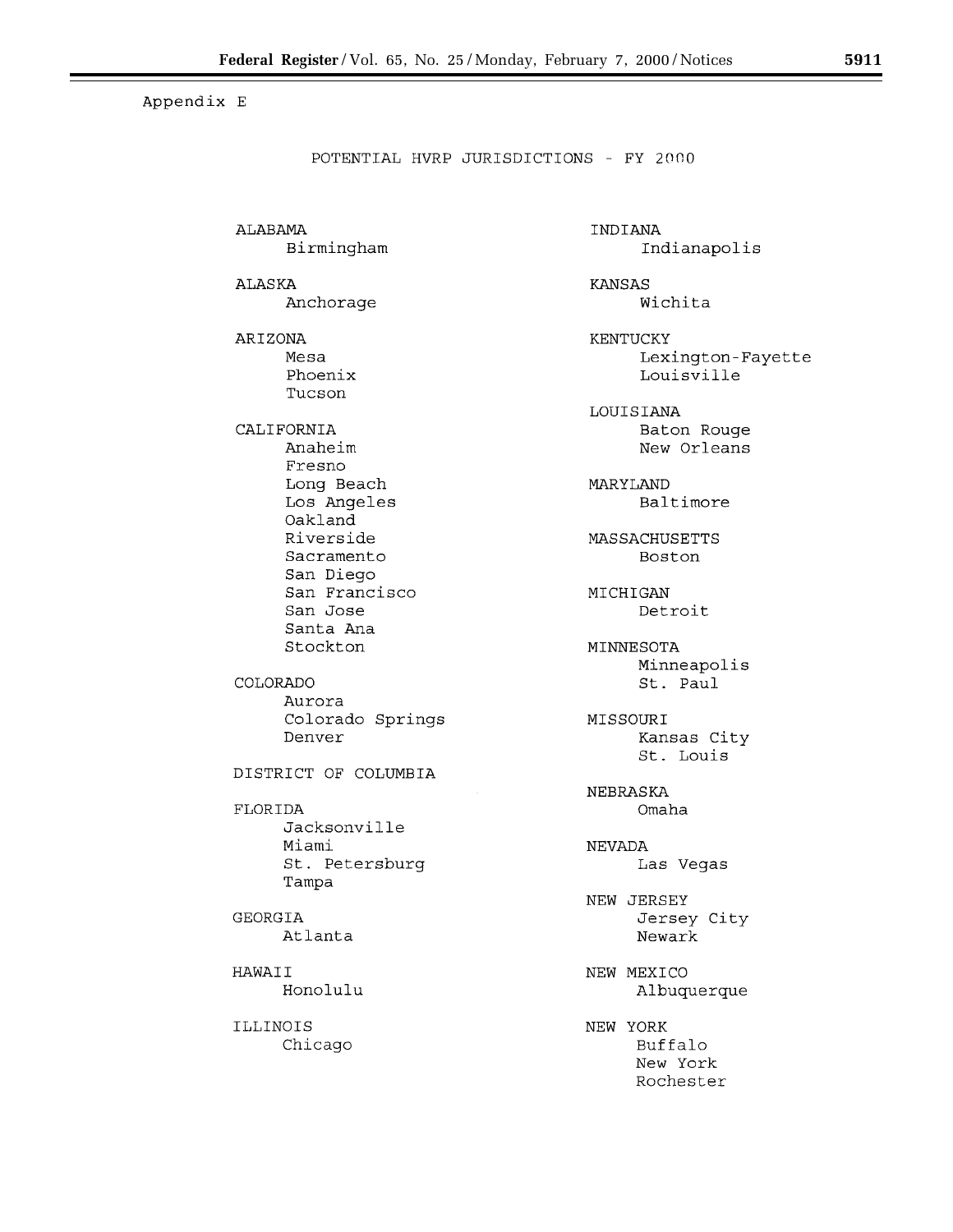# POTENTIAL HVRP JURISDICTIONS - FY 2000

NORTH CAROLINA Charlotte Raleigh

OHIO

- Akron Cincinnati Cleveland Columbus Toledo
- OKLAHOMA Oklahoma City Tulsa

OREGON

Portland

PENNSYLVANIA Philadelphia Pittsburgh

TENNESSEE

Memphis Nashville/Davidson TEXAS Arlington Austin Corpus Christi Dallas El Paso Fort Worth Houston San Antonio

VIRGINIA Norfolk Virginia Beach

WASHINGTON Seattle

WISCONSIN Milwaukee

PUERTO RICO San Juan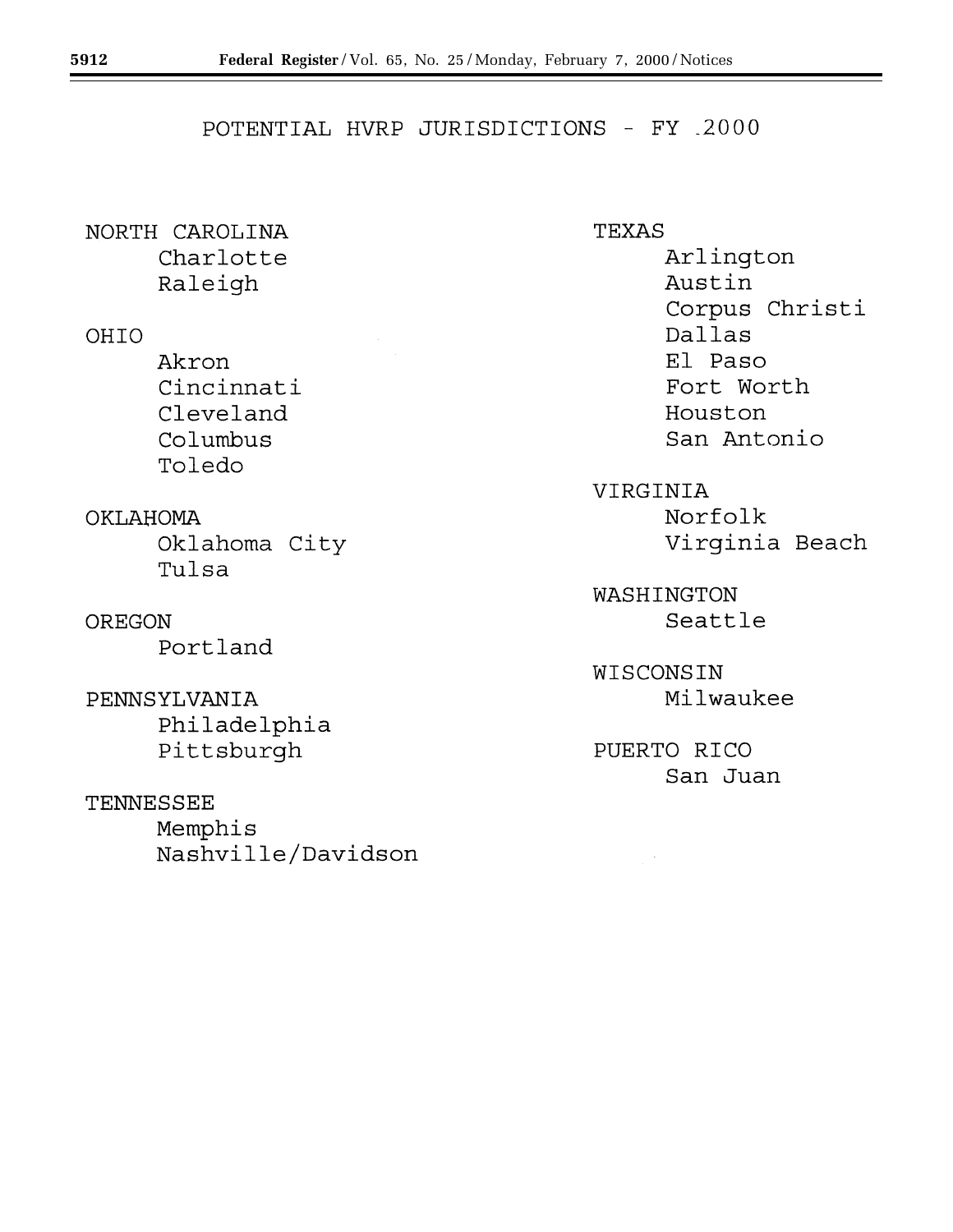Appendix F

# HVRP PERFORMANCE GOAL DEFINITIONS

Assessments. This process includes addressing the supportive services and employability 1. and training needs of individuals before enrolling them in an HVRP program. Generally, this includes an evaluation and/or measurement of vocational interests and aptitudes, present abilities, previous education and work experience, income requirements, addressing supportive service needs, substance abuse treatment needs, counseling needs, temporary or transitional housing needs, personal circumstances and other related services.

2. Participants Enrolled. A client should be recorded as having been enrolled when an intake form has been completed, and services, referral, or employment has been received through the HVRP program. This should be an unduplicated count over the year: i.e., each participant is recorded only once, regardless of the number of times she or he receives assistance.

3. Placed Into Transitional Or Permanent Housing. A placement into transitional or permanent housing should be recorded when a veteran served by the program upgrades his/her housing situation during the reporting period from shelter/streets to transitional housing or permanent housing or from transitional housing to permanent housing. Placements resulting from referrals by HVRP staff shall be counted. This item is however an unduplicated count over the year, except that a participant may be counted once upon entering transitional housing and again upon obtaining permanent housing.

4. Direct Placements Into Unsubsidized Employment. A direct placement into unsubsidized employment must be a placement made directly by HVRP-funded staff with an established employer who covers all employment costs for 20 or more hours per week at or above the minimum wage. Day labor and other very short-term placements should not be recorded as placements into unsubsidized employment.

5. Assisted Placements Into Unsubsidized Employment. Assisted placements into unsubsidized employment should be recorded where the definition for placement with unsubsidized employment above is met, but the placement was arranged by an agency to which the HVRP referred the homeless veteran, such as a Job Training Partnership Act (JTPA) program.

6. Cost Per Placement. The cost per placement into unsubsidized employment is obtained by dividing the total HVRP funds expended by the total of direct placements plus assisted placements.

7. Number Retaining Job For 30 Days. To be counted as retaining a job for 30 days, continuous employment with one or more employers for at least 30 days must be verified and the definition for either direct placement or assisted placement into unsubsidized employment above is met. This allows clients who have moved into a position with a different employer to be recorded as retaining the job for 30 days as long as the client has been steadily employed for that length of time.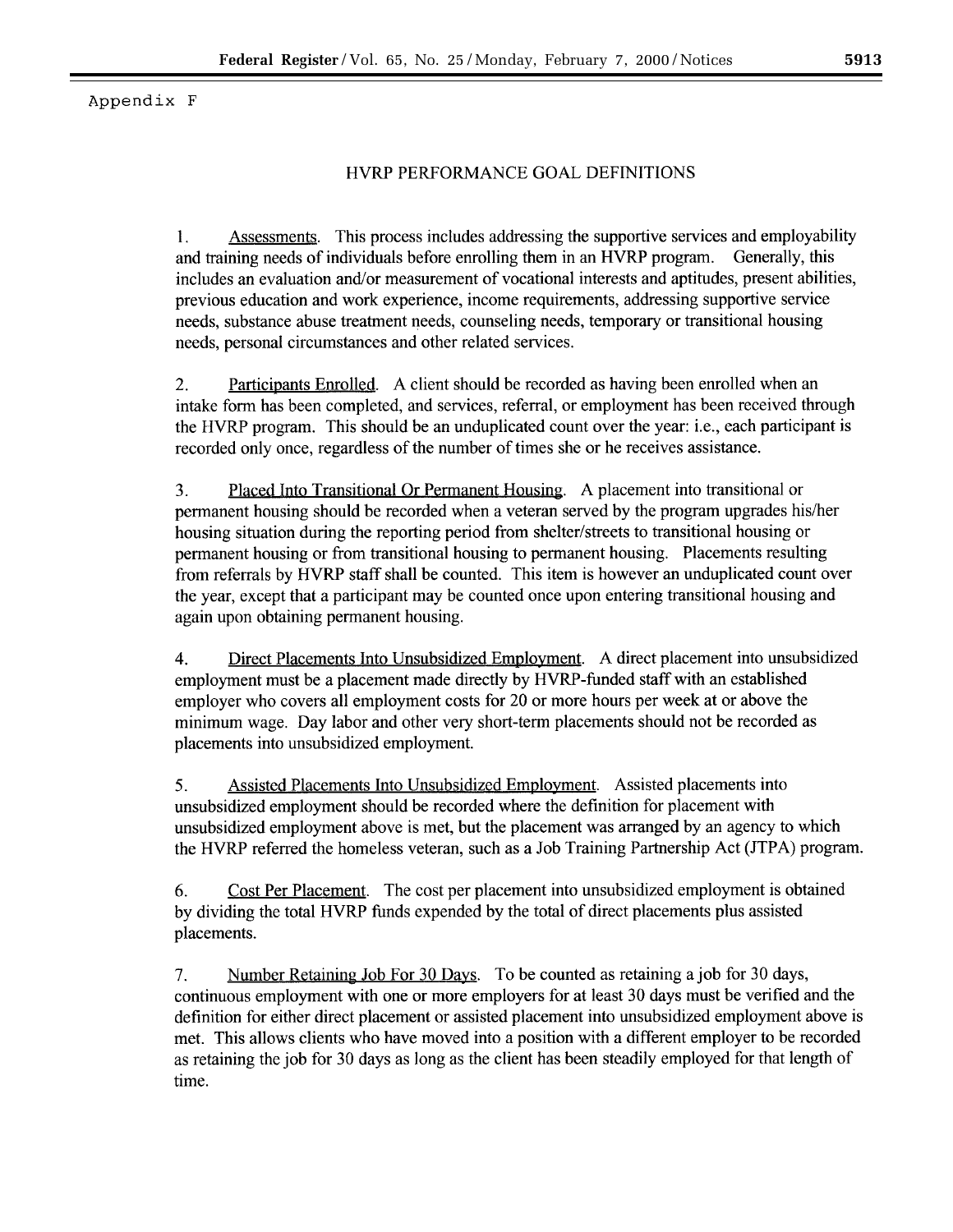8. Number Retaining Job For 90 Days. To be counted as retaining a job for 90 days, continuous employment with one or more employers for at least 90 days must be verified, and the definition for either placement or assisted placement into unsubsidized employment above is met. This allows clients who have moved into a position with a different employer to be recorded as retaining the job for 90 days as long as the client has been steadily employed for that length of time.

9. Rate of Placement Into Unsubsidized Employment. The rate of placement into unsubsidized employment is obtained by dividing the number placed into unsubsidized employment (HVRP), plus the number of assisted placements into unsubsidized employment by the number of clients enrolled.

 $10.$ Average Hourly Wage At Placement. The average hourly wage at placement is the average hourly wage rates at placement of all assisted placements plus direct placements.

11. Employability Development Services. This includes services and activities which will develop or increase the employability of the participant. Generally, this includes vocational counseling, classroom and on-the-job training, pre-employment services (such as job seeking skills and job search workshops), temporary or trial employment, sheltered work environments and other related services and activities. Planned services should assist the participant in addressing specific barriers to employment and finding a job. These activities may be provided by the applicant or by a subgrantee, contractor or another source such as the local Job Partnership Training Act program or the Disabled Veterans'Outreach Program (DVOP) personnel or Local Veterans' Employment Representatives (LVERs). Such services are not mandatory but entries should reflect the services described in the application and the expected number of participants receiving or enrolled in such services during each quarter. Participants may be recorded more than once if they receive more than one service.

12. Total Planned Expenditures. Total funds requested. Identify forecasted expenditures needed for each fiscal quarter.

13. Administrative Costs. Administrative costs shall consist of all direct and indirect costs associated with the supervision and management of the program. These costs shall include the administrative costs, both direct and indirect, of subrecipients and contractors.

14. Participant Services. This cost includes supportive, training, or social rehabilitation services which will assist in stabilizing the participant. This category should reflect all costs other than administrative.